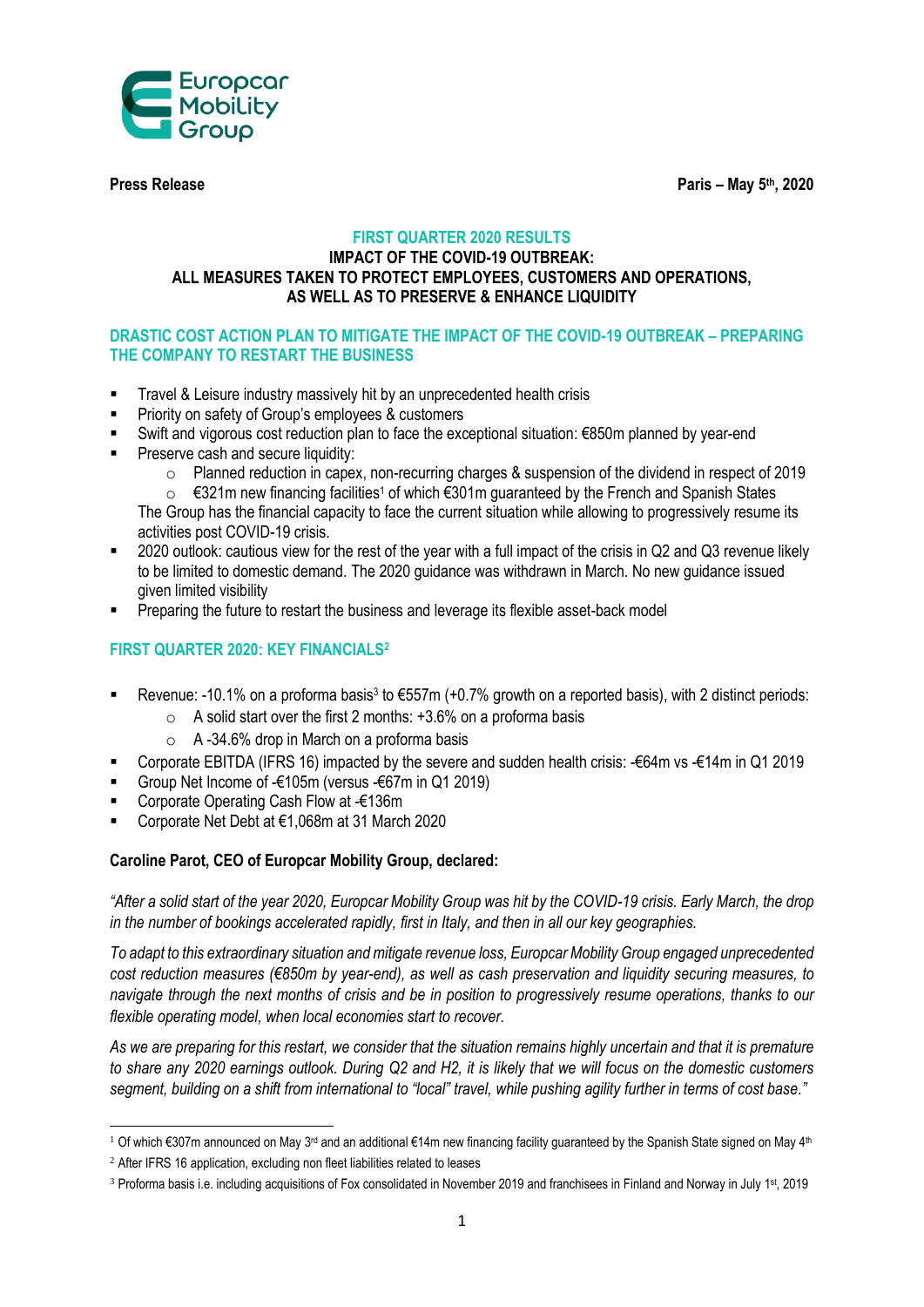

Europcar Mobility Group invites you to its Q1 2020 Results Conference Call on: Tuesday, May 5<sup>th</sup>, at 6:00pm CET

**Dial-in Access telephone numbers:**  France: +33 (0)1 76 77 22 57 Germany: +49 (0)89 2030 35526 UK: +44 (0)330 336 9411

USA: +1 646-828-8143

Confirmation Code: 2683571

**Webcast:** [https://globalmeet.webcasts.com/starthere.jsp?ei=1296308&tp\\_key=559bf30aa0](https://globalmeet.webcasts.com/starthere.jsp?ei=1296308&tp_key=559bf30aa0)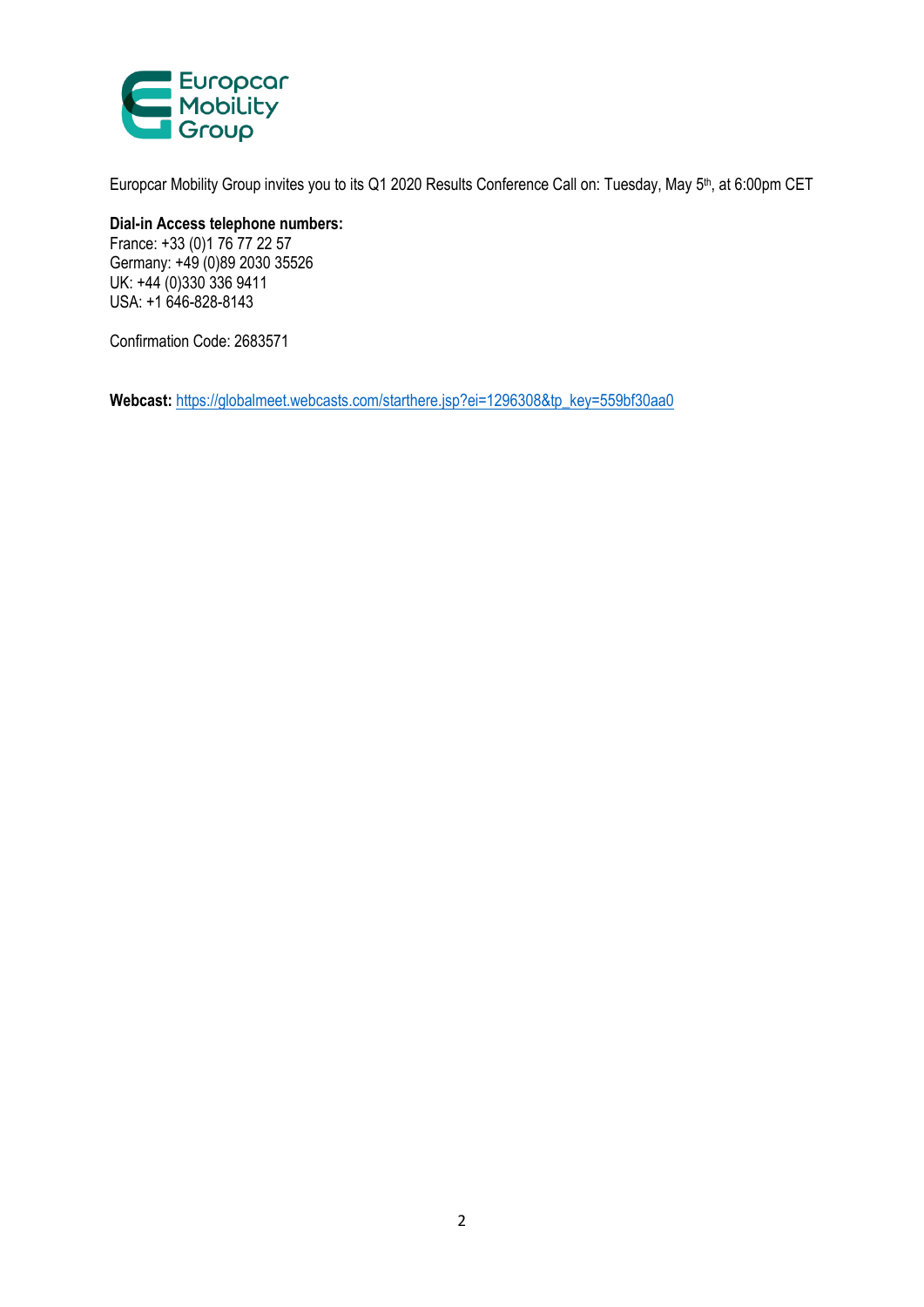

#### **Q1 2020 financial results**

Change in perimeter: acquisitions of Fox Rent A Car consolidated in November 2019 and franchisees in Norway and Finland in July 1<sup>st</sup>, 2019 are included in Q1 2019 for the calculation of the "% change at constant perimeter and currency".

*Application of IFRS 16 as from January 1, 2019:*

- Europcar Mobility Group is using the simplified retrospective method for 2018 financial accounts, according to which there is no restatement of comparative periods
- *All fleet lease contracts are accounted for in the balance sheet with a "right to use the asset" and a corresponding debt for the lease payment obligation*
- *The impact of IFRS 16 are detailed in Appendix*

#### *Management Account presentation:*

*Q1 2019 and Q1 2020 figures include Urban Mobility Corporate EBITDA performance*

*Q1 2019 and Q1 2020 accounts are presented under IFRS 16, unless explicitly mentioned*

#### **Q1 2020 reported performance**

| All data in €m, except if mentioned        | 2020     | 2019    | % Change | % Change at constant<br>perimeter and currency |
|--------------------------------------------|----------|---------|----------|------------------------------------------------|
| Number of rental days (million)            | 17.4     | 17.5    | $-0.6%$  | $-8.6%$                                        |
| Average Fleet (thousand)                   | 287.2    | 264.0   | 8.8%     | 0.1%                                           |
| <b>Financial Utilization rate</b>          | 66.4%    | 73.5%   | $-7.1pt$ | $-7.0pt$                                       |
| <b>Total revenues</b>                      | 557      | 553     | 0.7%     | $-10.1%$                                       |
| <b>Adjusted Corporate EBITDA (IFRS 16)</b> | (64)     | (14)    |          |                                                |
| <b>Adjusted Corporate EBITDA Margin</b>    | $-11.5%$ | $-2.5%$ |          |                                                |
| <b>Operating Income</b>                    | (89)     | (46)    |          |                                                |
| Net profit/loss                            | (105)    | (67)    |          |                                                |
| <b>Corporate Free Cash Flow</b>            | (136)    | (80)    |          |                                                |
| Corporate Net Debt at end of the period    | 1 0 6 8  | 935     |          |                                                |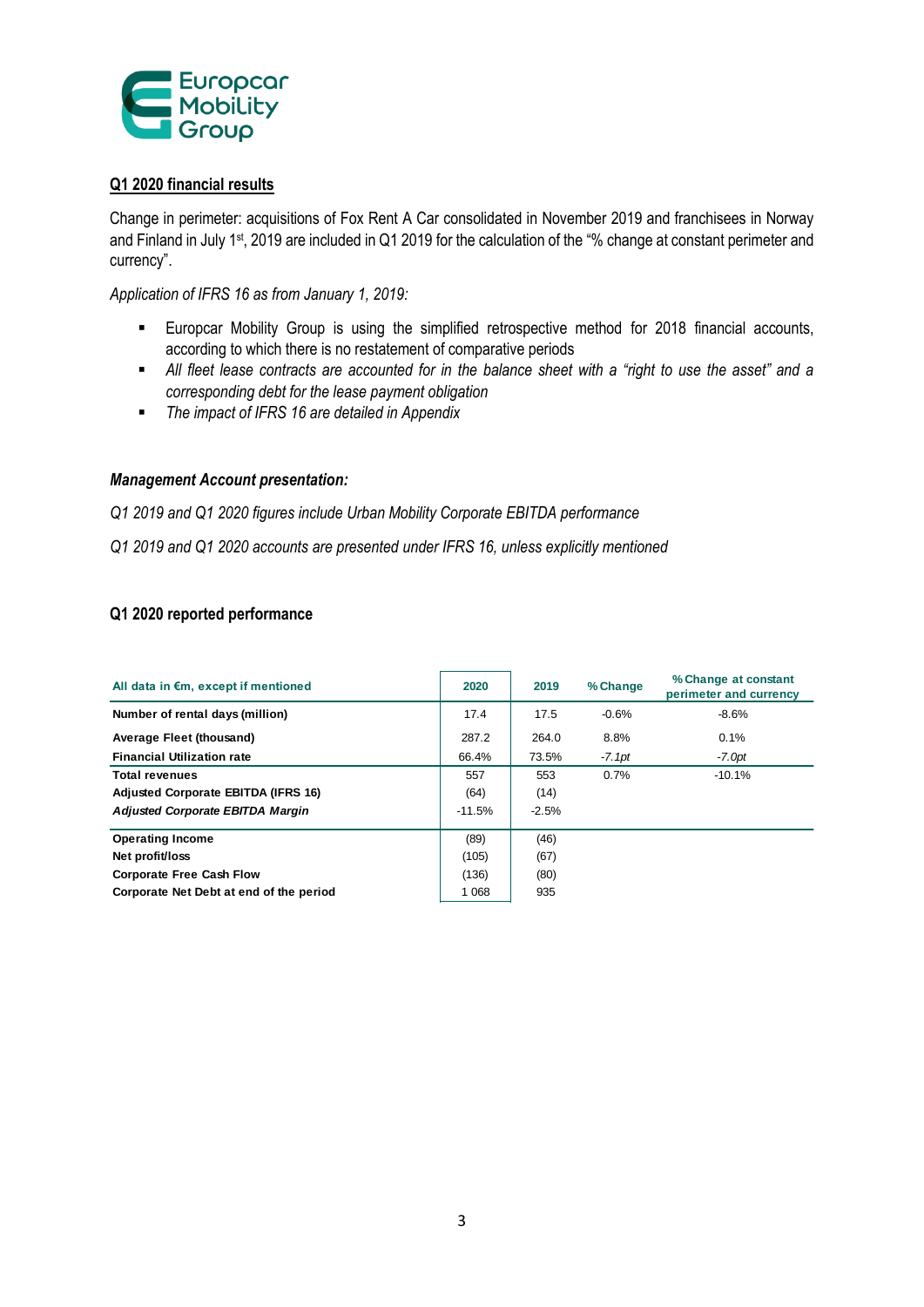

# **DRASTIC COST REDUCTION PLAN TO MITIGATE THE IMPACT OF THE COVID-19 OUTBREAK – PREPARING THE FUTURE TO RESTART THE BUSINESS**

#### **Travel & Leisure industry massively hit by the unprecedented health crisis**

The scale of disruption on the Travel & Leisure industry caused by Covid-19 is unprecedented for the sector as almost all global destinations have imposed restrictions on travel, then complete bans to contain the pandemic with lockdowns in most countries.

This led to a fast decline in airline traffic, impacting Leisure business in all perimeters. Corporate activity recorded the same trend with numerous shows that were cancelled since the beginning of March.

After a solid performance over the first 2 months of the year (+3.6% in revenue on a proforma basis), Europcar Mobility Group has been impacted as of late February, in particular its Leisure business that is directly exposed to International tourism, which recorded booking cancellations. In many countries, customers in Leisure stopped travelling before lockdowns were imposed. Corporate business was also impacted but to a lower extent.

# **CSR**

Europcar Mobility Group has been highly engaged for years in promoting social responsibility across the company. In this context of the ongoing coronavirus outbreak, the Management Board has implemented a set of measures:

#### **Safety First**

In this unprecedented health crisis, the Group has renewed its engagement towards all employees in all countries. To ensure continuity of the business wherever possible, the Group is operating with all the necessary social distancing and sanitary measures in place. For customers, it includes stringent cleaning of vehicles between each rental with systematic use of disinfection agents while setting up a "zero contact" process between customers and employees.

#### **"Together" program**

In response to the covid-19 crisis, the Group has launched in March a program called "Together", to provide mobility support for frontline workers and key goods such as food or medicine, in 21 European countries.

#### **Societal engagement during the crisis**

The Management Board has pledged to reduce their base compensation by 25% from April 1 to December 31, 2020 and the Group's top managers (135 people) to reduce their base compensation by 10% to 25% for a minimum of three months. The Supervisory Board has followed unanimously this initiative with a reduction of 25% of their annual remuneration.

In parallel, the Group has raised a Solidarity Fund with local initiatives to support Group's employee facing personal difficulties and is participating to the fundraising initiative launched by the Group's Women Network (WoMob).

#### **Swift and vigorous cost reduction plan to face the exceptional situation**

Europcar Mobility Group has launched as early as March a vigorous cost reduction plan to mitigate the impact of the crisis with the objective to reduce both variable and fixed costs for ~€850m by year-end. The Group is removing costs on all fronts by cutting drastically operational and HQ expenses as well as the fleet.

#### **Alignment of variable / flex cost base:**

 Fleet: massive cost base adaptation to cope with a lowered demand thanks to Groups' flex buy-back model: The Group has already reduced substantially its average fleet (excluding Fox), a -5% decline in March YoY and c.-20% in April YoY, and plans to reduce it further by over one-third in June compared to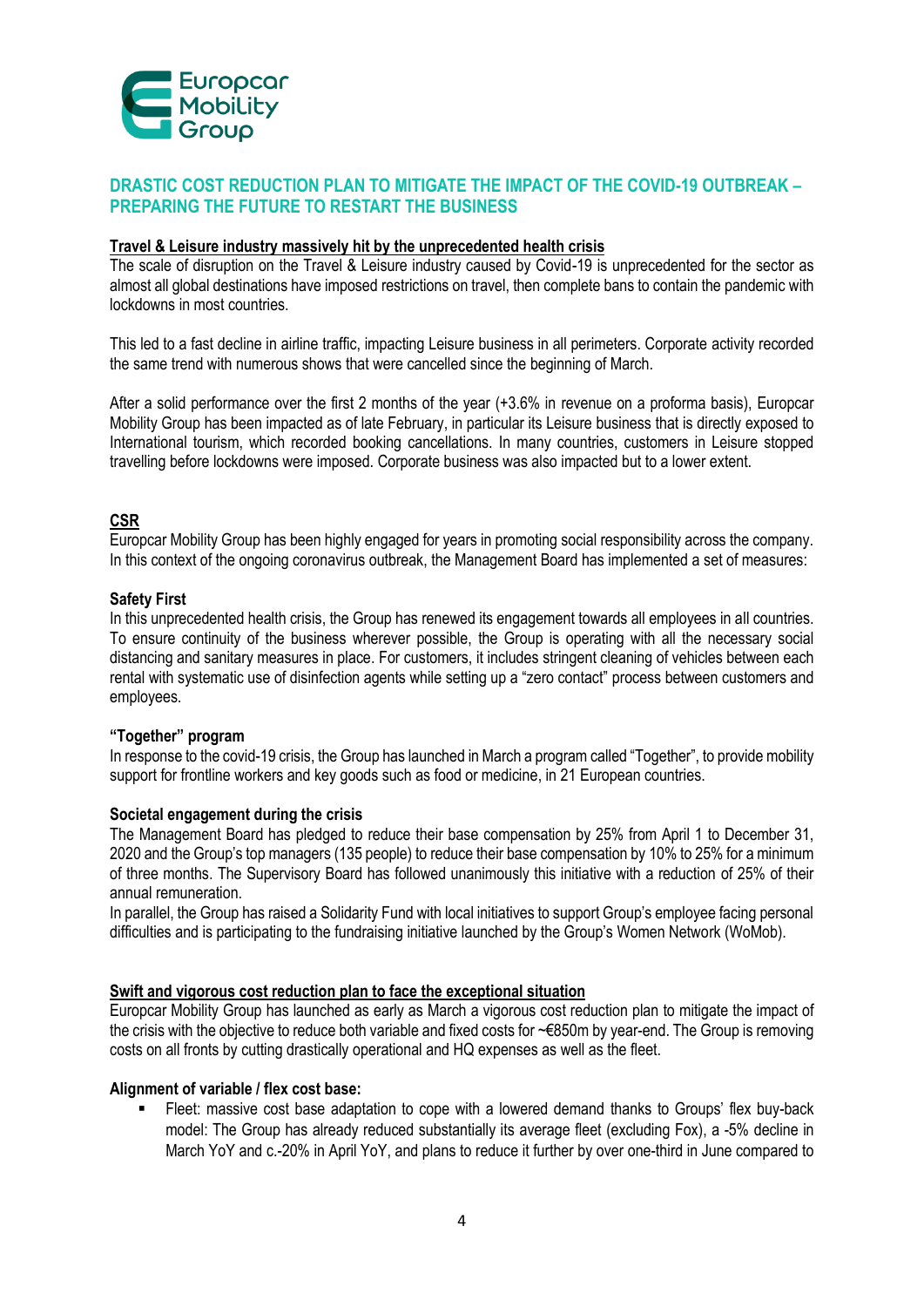

the same period of last year. These measures are accompanied with discussions with OEMs to further flex and optimize Group's fleet planning and payment terms

- Operating variable costs reduced to current activity:
	- $\circ$  Fixed fees and minimum fees commitment renegotiated with airports and railways
	- o Temporary workers and subcontracted activity suspended
	- o Commissions paid to brokers, travel agencies renegotiated
	- o Minimum e-Commerce on-line related spending

#### **Agile reduction of fixed / semi-fixed cost base:**

- Network overhead and personnel:
	- o Implementation of partial unemployment for 80% of the workforce in all countries, in compliance with schemes deployed by local governments.
	- o 88% Stations closed or with limited working hours to date
	- o Negotiations with station landlords on rents reduction / postponement
- HQ: down in Q1 2020, further savings planned in Q2 2020
	- o Early benefits of HQ2020 program launched in 2019
	- o Removal of external support, consultancy
	- $\circ$  75% of partial unemployment in all countries to date
	- o Negotiations with headquarters landlords
	- o Massive cut on IT projects
	- o Drastic reduction of all non-essential expenses and deferral of expenses
	- o Real-estate rationalization

#### **Preserve cash and secure liquidity**

#### **Preserve cash**

Europcar Mobility Group historically holds a low cash position in the first quarter as the first three months of the year correspond to the low season for business. In the current exceptional crisis context, the Group has implemented a large cost reduction plan in order to preserve cash and secure liquidity.

Alongside the €850m cost measures reduction planned by year end, the Group has planned to reduce further its expenses:

- Capital expenditure will be reduced up to -60% in 2020 compared to €76m in 2019 depending on the circumstances. Capex will be limited to essential IT projects designed to the Commercial website infrastructure and some specific Group's projects;
- Non-recurring items will be reduced by 60-70% for 2020 versus €56m in 2019 to reflect the severity of the crisis and restructuring plans announced at the beginning of the year are put on hold. Adaptation of these measures will be reviewed in due course;
- Strict management of non-fleet working capital with a strong focus on collection and implementation of all measures posted by the States to postpone or spread tax or social charges payments;
- Cancellation of the dividend initially proposed ( $€13m$ ), as communicated on March 23<sup>rd</sup>

#### **Secure liquidity**

As part of the continuation of its cost-saving and cash preservation plan published on March 23rd, the Group has completed a financing scheme, aiming at securing its liquidity to face the COVID-19 crisis and meeting anticipated fleet and corporate financing needs to swiftly restart operations.

 $\blacksquare$  A  $\epsilon$ 220m term loan, signed with the Group's main French and international banks, benefiting from a 90% guarantee from the French State via Bpifrance ("**Prêt Garanti par l'Etat**").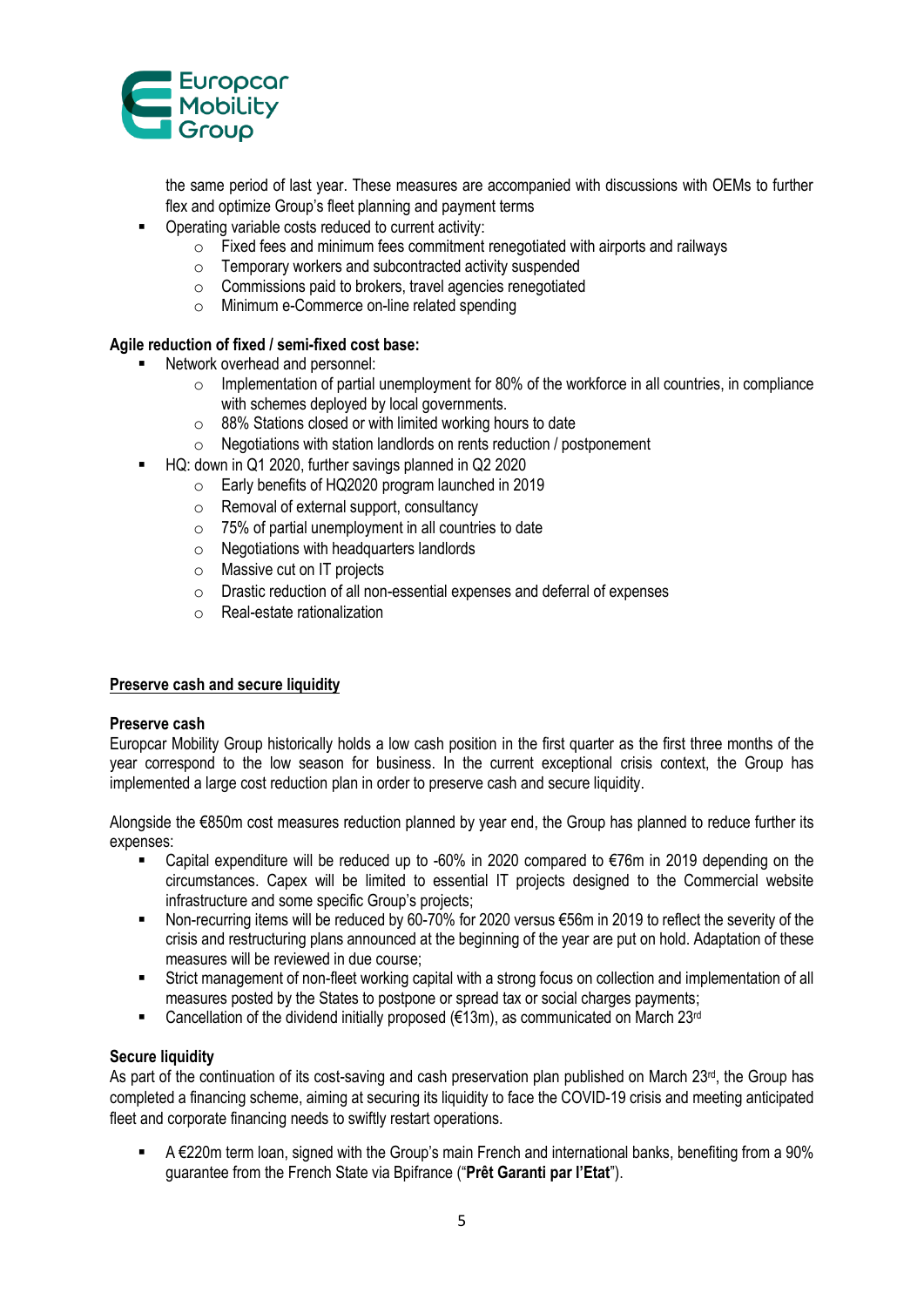

- a. This facility will have an initial maturity of 1 year, with an up to 5-year extension option decided by the company (up to May 2026), subject to customary mandatory repayment provisions. Differed amortization for 1 year with a contemplated progressive amortization thereafter.
- b. Condition: no dividend payments in 2020 and 2021 and subject to a x3 net corporate leverage thereafter.
- New financing facilities for the Group's Spanish subsidiaries (Europcar Spain and Goldcar Spain), totalling €81m<sup>4</sup> , signed over the last 2 weeks with Bankia, BBVA and Bankinter benefiting from a 70% guarantee from the Spanish State. These new facilities will have a 3-year maturity and proceeds are expected to fund both fleet & corporate needs.
- A €20m Incremental RCF tranche (to increase the facility from €650m to €670m) provided by French banks which have obtained a guarantee from Eurazeo through a sub-risk participation.

All these new financing facilities, together with its existing financing framework, have been structured with regard to the current pandemic situation to allow the Group to face the severe business impacts resulting from lockdowns and travel restrictions everywhere it operates, while allowing to progressively resume its activities post COVID-19 crisis.

The Group remains in negotiation in other corporate countries on potential State Guarantee loans to reinforce its liquidity.

The Group has the financial capacity to face the current situation while allowing to progressively resume its activities post COVID-19 crisis.

#### **Outlook: cautious view for 2020**

As of 6 April, according to the World Tourism Organization (WTO), 96% of all worldwide destinations have introduced travel restrictions and a ban of movement has been imposed to more than half the world population. Against this backdrop, the Group is taking a cautious view based on a full impact of the lock down in April and a very slow & heterogeneous re-opening from May 2020. Ongoing travel restrictions will likely impact Leisure Summer business.

Considering the high level of uncertainties, in particular governmental schemes of lockdown exits, timing for borders re-opening, air traffic recovery as well as people movements still constrained and timing for a recovery in the international tourism, the Group has withdrawn its 2020 quidance, as stated in its press release on March,  $23^{rd}$ . No new guidance issued given limited visibility.

#### **Preparing for the restart of the activity**

**.** 

Europcar Mobility Group is preparing to resume operations, with a twofold perspective:

- Short-term > restart progressively as lockdowns and travel bans are lifted, with a particular focus on domestic business; and acceleration of costs based reduction
- Mid-term > rethink its priorities, so as to adapt to a "new normal", given the reinforced digital habits, new safety standards and new travel patterns, and relying on its purpose ("Offer attractive alternative mobility solutions to vehicle ownership, in a responsible and sustainable way"), building on its strengths & assets, and focusing on a shortlist of strategic initiatives.

<sup>4</sup> Of w/h €67.25m announced 2 weeks ago & an additional €14m new financing facility guaranteed by the Spanish State signed on May 4th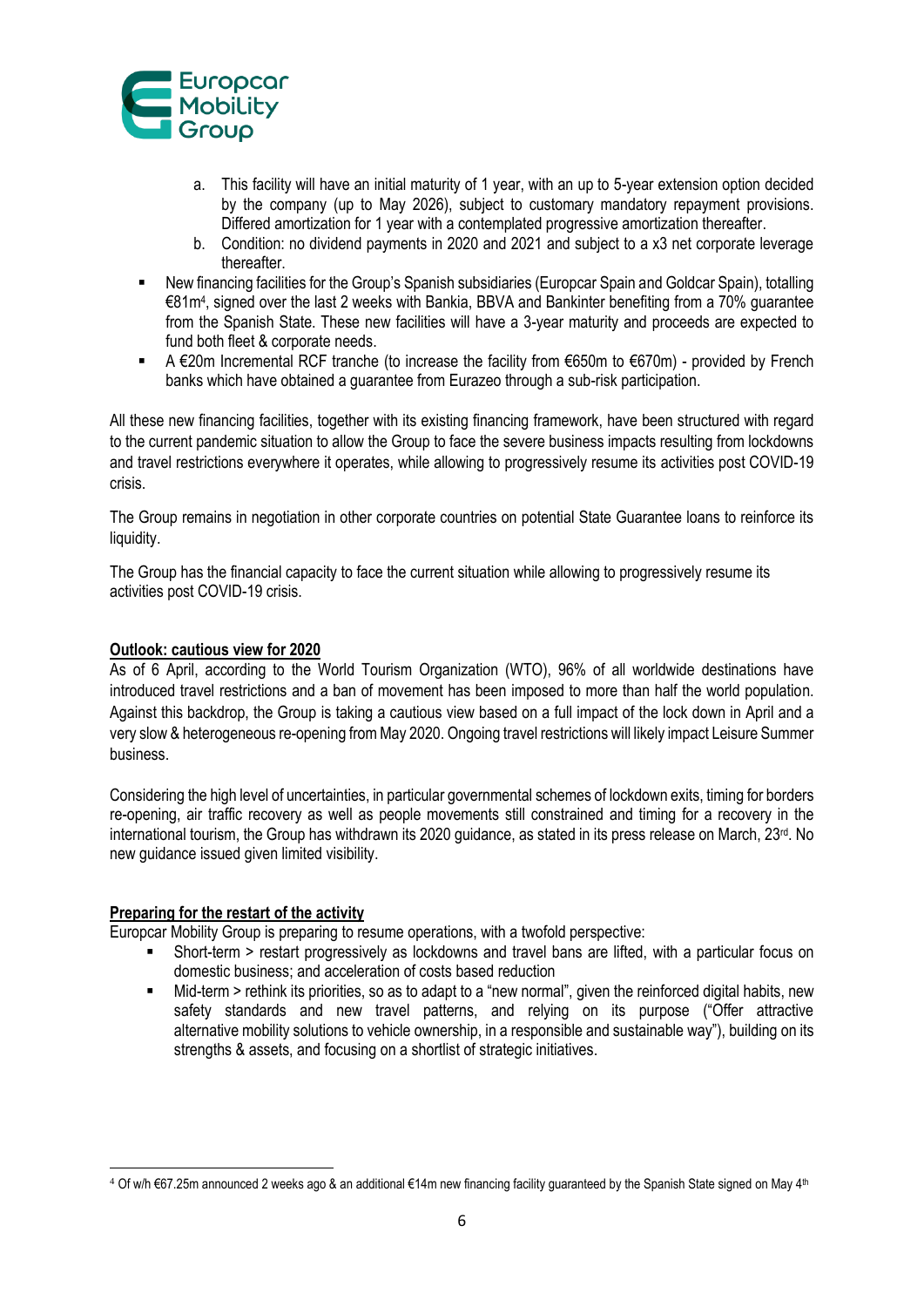

# **PROFIT & LOSS IN THE FIRST QUARTER 2020**

First quarter is traditionally the low season for business while fixed costs are liner throughout the year. The decline in earnings in Q1 2020 reflects the sudden and severe revenue drop that occurred in March which fully impacts margin after variable costs.

The following analysis of the Profit & Loss is at constant perimeter and exchange rates, with Fox consolidated in the Low Cost BU and franchisees in Finland and Norway in the Cars BU and Vans&Trucks.

# **1. From revenue to Margin after variable costs in the first quarter 2020**

#### **Revenue:**

On a reported basis, total revenue were up +0.7% to €557m in the first quarter 2020 and down -10% at constant perimeter and exchange rates (i.e. proforma basis) with rental days down -8.6%. In all, the Group registered a better resilience in domestic markets and Vans & Trucks.

| All data in $\epsilon$ m         | Q1 2020 | Q1 2019 | % Change   | % Change at constant<br>perimeter and currency |
|----------------------------------|---------|---------|------------|------------------------------------------------|
| <b>BU Cars</b>                   | 365.8   | 409.9   | $(10.8)\%$ | $(12.8)\%$                                     |
| <b>BU Vans &amp; Trucks</b>      | 80.6    | 78.5    | 2.6%       | 0.9%                                           |
| <b>BU Low Cost</b>               | 87.5    | 45.2    | 93.8%      | $(13.2)\%$                                     |
| <b>BU Urban Mobility</b>         | 13.1    | 9.8     | 33.0%      | 32.2%                                          |
| <b>BU International Coverage</b> | 9.9     | 9.6     | 2.5%       | 2.5%                                           |
| <b>TOTAL REVENUE</b>             | 556.9   | 553.1   | 0.7%       | $(10.1)\%$                                     |

The Group recorded an extremely solid performance over the first two months of the year with a +3.6% revenue growth, reflecting a good momentum on Group's strategic pillars. March was then heavily impacted by travel restrictions and lockdowns imposed in almost all countries as a response to the Coronavirus pandemic: Group's total revenue decline by -34.6% in March.

In March: the BUs (Business Units) Cars and Low Cost were particularly impacted upfront due to their exposure to Leisure and Southern Europe (BU Low Cost exclusively operating through airports), first region to be locked down and the most exposed to the international tourism. Fox recorded a solid start over the first 2 months of 2020 with a +17% increase in revenue that was offset by March and the impact of the COVID, leading to a -41% revenue decrease.

Vans & Trucks performed much better as the BU addresses domestic and Corporate businesses, with the latter driven by mid-term contracts for SMEs and demand for home delivery / essential services. Urban Mobility, a complement solution to public transportation and micro mobility, was impacted on cities' restrictions. By BUs, rental revenue in March was down -36.5% for Cars, -50% for the Low Cost, -14% for Vans & Trucks and -3.9% for Urban Mobility.

#### **Margin after variable costs:**

Margin after variable costs amounted to €161m, down -28% in the first quarter 2020, reflecting the direct consequence of the Covid-19 containment measures in March, that led to lower volume demand and utilization rate. While the fleet was correctly sized to address the level of demand Europcar Mobility Group recorded at the beginning of the year, the flexible model of the Group to adjust the fleet inevitably takes few weeks. Defleet was also constrained by logistics as lockdowns prevent from returning physically vehicles to car manufacturers. Hence,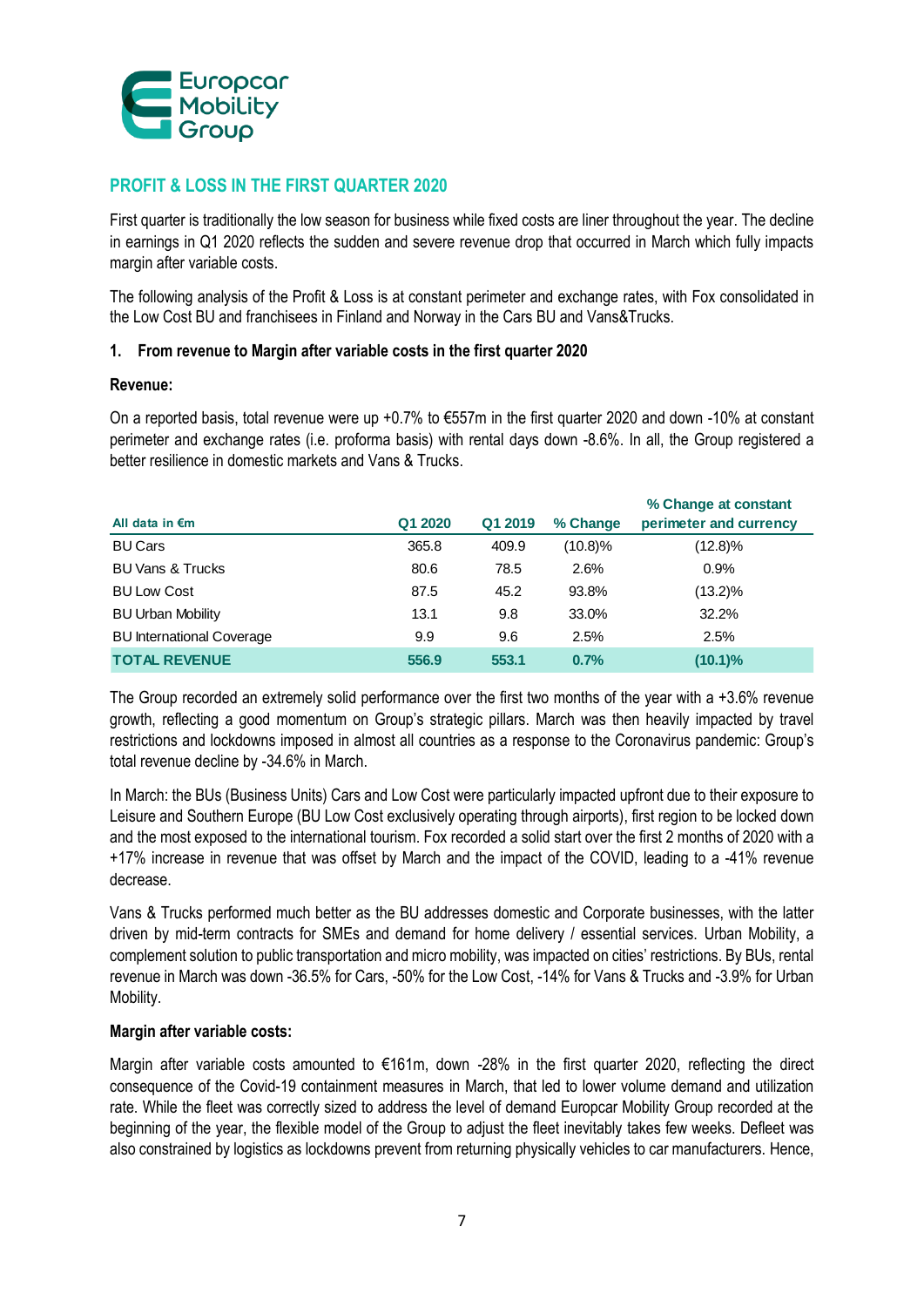

fleet holding costs increased by 4.2%. Conversely, fleet operating, rental and revenue related costs & variable costs decreased by 3.9% as they are more dependent on revenue and fleet that is actually used.

| All data in $\epsilon$ m                                                       | Q1 2020 | Q1 2019 | % Change   | % Change at constant<br>perimeter and currency |
|--------------------------------------------------------------------------------|---------|---------|------------|------------------------------------------------|
| <b>Total revenue</b>                                                           | 556.9   | 553.1   | 0.7%       | $(10.1\%)$                                     |
| Average fleet size ('000)                                                      | 287.2   | 264.0   | 8.8%       | 0.1%                                           |
| Rental days volume (in Million)                                                | 17.4    | 17.5    | $(0.6\%)$  | $(8.6\%)$                                      |
| Utilization rate                                                               | 66.4%   | 73.5%   | $(7.1)$ pt | $(7.0)$ pt                                     |
| Fleet holding costs, excluding estimated interest included in operating leases | (184.6) | (159.3) | $(15.9\%)$ | $(4.2\%)$                                      |
| Fleet operating, rental and revenue related costs & variables costs            | (211.6) | (197.0) | $(7.4\%)$  | 3.9%                                           |
| Total fleet costs & variable costs                                             | (396.2) | (356.4) | (11.2%)    | 0.3%                                           |
| of w/h airport & railway stations lease charge (within IFRS 16 scope)          | (6.6)   | (8.6)   |            |                                                |
| of w/h reversal airport & railway stations lease charge                        | 6.6     | 8.6     |            |                                                |
|                                                                                |         |         |            |                                                |
| <b>Margin after Variable costs</b>                                             | 160.7   | 196.7   | (18.3%)    | (27.7%)                                        |
| <b>Margin</b>                                                                  | 28.9%   | 35.6%   | $(6.7)$ pt | $(7.0)$ pt                                     |

#### **From Margin after variable costs to Group net income in the first quarter 2020:**

| All data in $\epsilon$ m                                                                            | Q1 2020         | Q1 2019           | % Change   | % Change at constant<br>perimeter and currency |
|-----------------------------------------------------------------------------------------------------|-----------------|-------------------|------------|------------------------------------------------|
|                                                                                                     |                 |                   |            |                                                |
| Margin after variable costs                                                                         | 160.7           | 196.7             | $-18.3%$   | $-27.7%$                                       |
| In % of revenue                                                                                     | 28.9%           | 35.6%             |            |                                                |
| <b>Network</b>                                                                                      | (101.6)         | (88.7)            | $-14.5%$   | 0.6%                                           |
| <b>HQ Costs</b>                                                                                     | (93.2)          | (93.8)            | 0.7%       | 8.3%                                           |
| Fleet financing costs                                                                               | (29.9)          | (27.9)            | $-7.3%$    | 8.5%                                           |
|                                                                                                     |                 |                   |            |                                                |
| <b>Adjusted Corporate EBITDA (IFRS 16)</b>                                                          | (64.0)          | (13.7)            |            |                                                |
| In % of revenue                                                                                     | $-11.5%$        | $-2.5%$           |            |                                                |
|                                                                                                     |                 |                   |            |                                                |
| IFRS 16 impact on premises and parking                                                              | (20.3)          | (19.2)            |            |                                                |
| IFRS 16 impact on the fleet cost & variable costs<br><b>Adjusted Corporate EBITDA excl. IFRS-16</b> | (6.6)<br>(90.9) | (5.6)             |            |                                                |
|                                                                                                     | $-16.3%$        | (38.6)<br>$-7.0%$ |            |                                                |
| <b>Margin</b><br>Depreciation - excluding vehicle fleet:                                            |                 | (36.6)            | $(1.4\%)$  | 0.5%                                           |
| of w/h depreciation of airport & railway stations (within IFRS 16 scope)                            | (37.1)<br>(6.3) | (7.8)             |            |                                                |
| of w/h depreciation of premises and parking (within IFRS 16 scope)                                  | (18.4)          | (18.1)            |            |                                                |
|                                                                                                     |                 |                   |            |                                                |
| Non-recurring income and expense                                                                    | (7.0)           | (12.1)            | 42.0%      | 42.1%                                          |
| Other financing income and expense not related to the fleet                                         | (26.8)          | (28.8)            | 6.9%       | 10.8%                                          |
| of which IFRS 16 linked financial costs                                                             | (4.1)           | (4.1)             |            |                                                |
| <b>Profit/loss before tax</b>                                                                       | (134.9)         | (91.2)            | 47.9%      | 43.8%                                          |
| Income tax                                                                                          | 30.1            | 24.0              | 25.3%      | 26.2%                                          |
| Share of profit/(loss) of associates                                                                |                 | (0.1)             |            |                                                |
| Net profit/(loss) incl. IFRS 16                                                                     | (104.8)         | (67.3)            | $(55.8\%)$ | 49.7%                                          |

The Group reacted swiftly to the crisis by reducing operational costs in all countries, in particular HQ costs. Head office costs declined substantially by -8.3% thanks to the action plan initiated as early as March to adapt the cost structure as well as the first benefits from the HQ 2020 program. Network costs were in line with the planned revenue. The Group started to adapt the Network in every country during March, both on employees and fixed costs while putting on hold initial turnaround plans due to the outbreak. Adjusted Corporate EBITDA came at -€64m in Q1 2020 compared to a loss of -€14m in Q1 2019.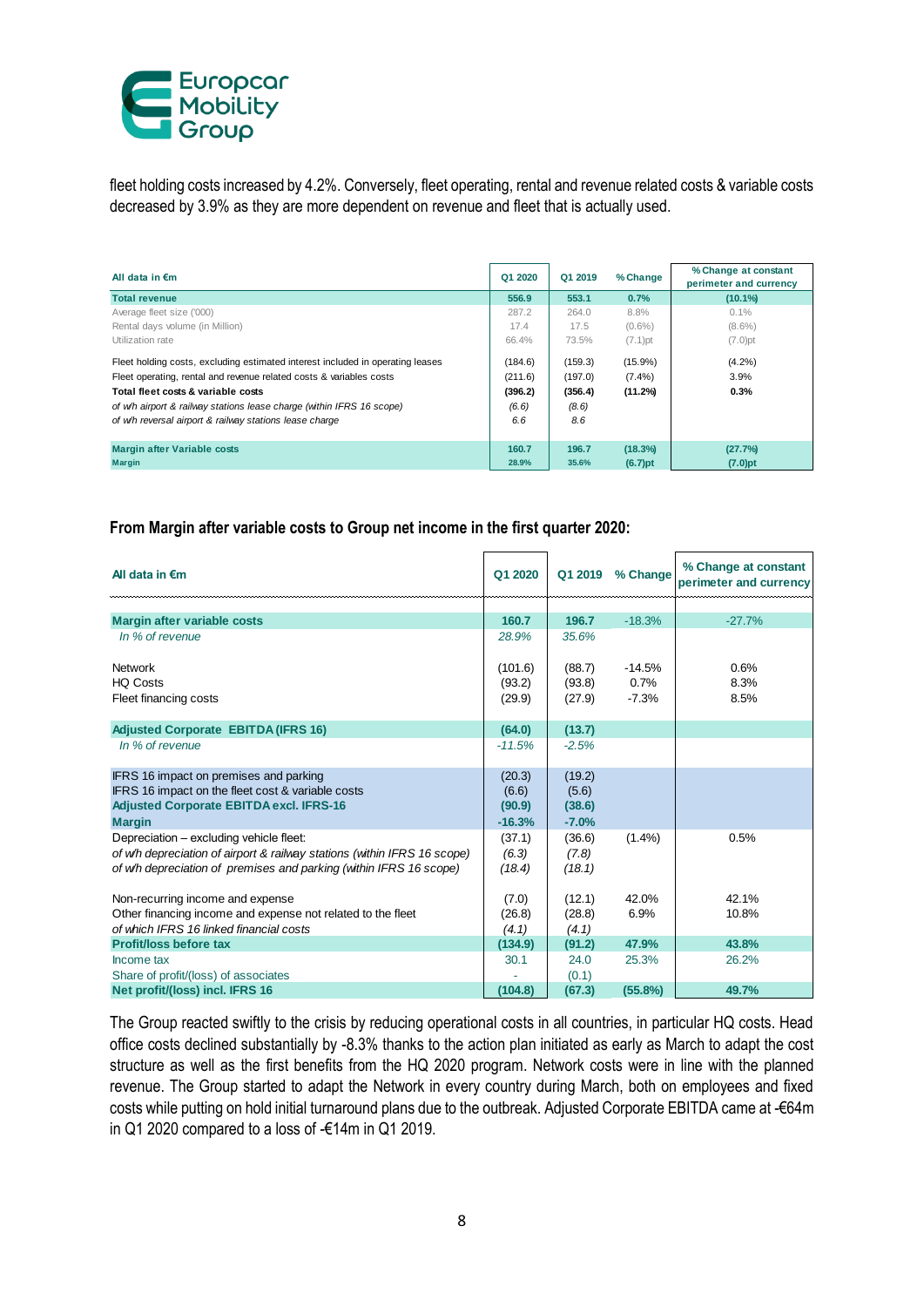

**Non-recurring expenses**: the -€7m charge in Q1 2020, relates to the optimization plan launched as part of the HQ2020. Given the current context, the Group has put on hold its programs.

**Financial results:** net financing costs not related to the fleet decreased to -€26.8m in Q1 2020 from -€28.8m in Q1 2019, thanks to the improvement in the financing costs due to the 2019 Corporate bond refinancing and Fox fleet financing.

**Net income:** the Group posted a net profit of -€105m in Q1 2020 compared to -€67m in the same period last year.

# **CORPORATE FREE CASH FLOW & CORPORATE NET DEBT IN THE FIRST QUARTER 2020**

#### **1. Corporate Operating Cash Flow before IFRS 16 in the first quarter 2020**

Corporate Operating Cash Flow in Q1 2020 came in at -€136m versus last year compared with -€79m in Q1 2019. This reflects Adjusted Corporate EBITDA of -€64m, non-fleet capex for €14m (€18m in Q1 2019), a negative €21m coming from €18m higher release of provisions and a well-controlled Working Capital and -€26m lease liability cash out under IFRS 16 application on Network, Airport and HQ lease contracts.

#### **2. Corporate Net debt before IFRS 16 at March 31, 2020**

Corporate net debt reached €1,068m as at March 31<sup>st</sup>, 2020 versus €880m at December 31<sup>st</sup>, 2019. It includes €13m cash interest on corporate HY net debt, €33m of fleet financing timing impact and €10m of transaction costs, non fleet financing and forex costs.

According to IFRS 16, non fleet liabilities related to leases amounted €339m as at March 31st, 2020.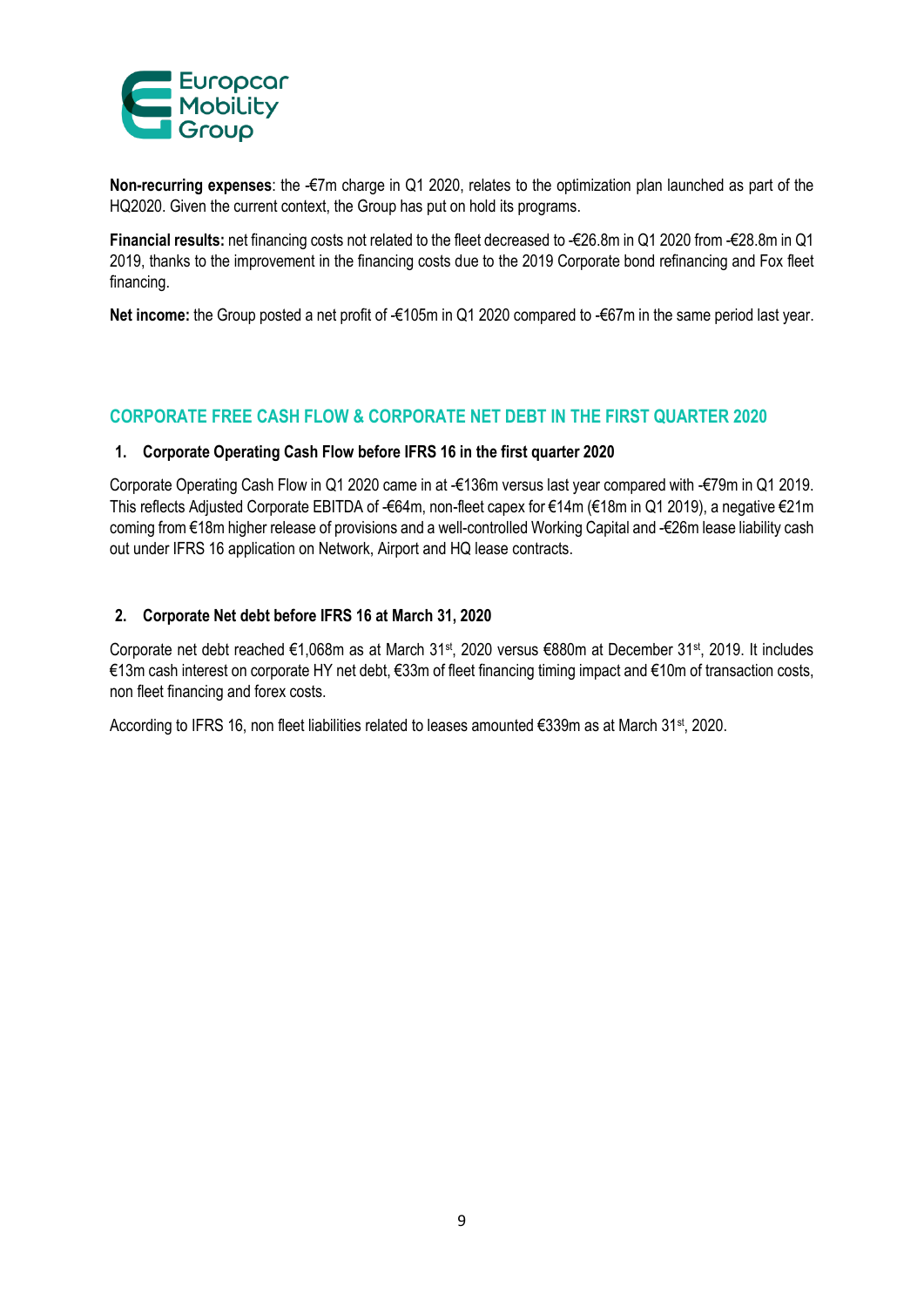

# **Investor Calendar**

AGM 12 June 2020

# **Contacts**

# **Investor Relations**

Caroline Cohen - [caroline.cohen@europcar.com](mailto:caroline.cohen@europcar.com)

# **Press Relations**

Valérie Sauteret – valerie.sauteret@europcar.com Vincent Vevaud – [vincent.vevaud@europcar.com](mailto:vincent.vevaud@europcar.com)

# **Publicis Consultants**

Camille Madec - [camille.madec@publicisconsultants.com](mailto:camille.madec@publicisconsultants.com)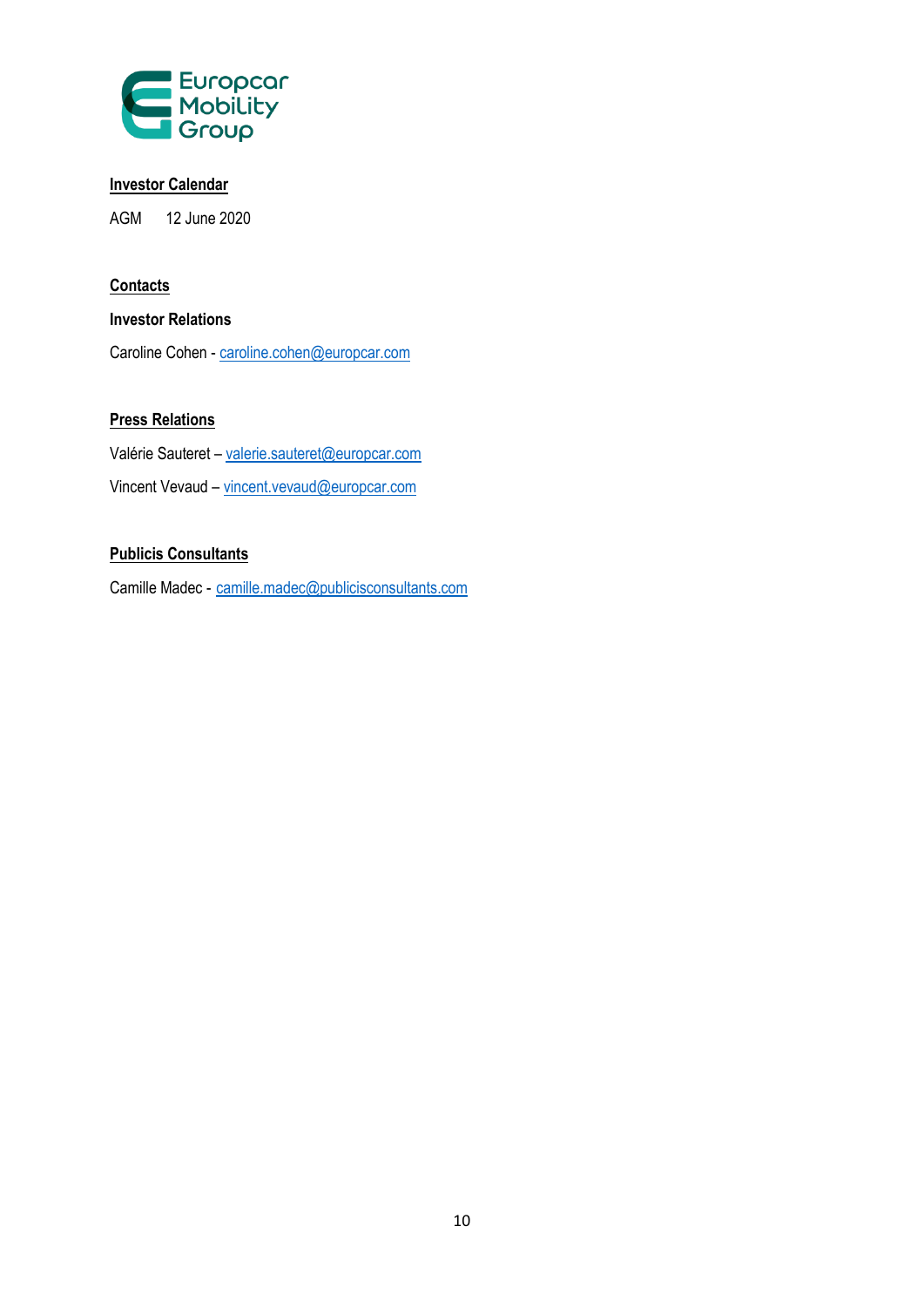

#### **About Europcar Mobility Group**

Europcar Mobility Group is a major player in mobility markets and listed on Euronext Paris.

The mission of Europcar Mobility Group is to be the preferred "Mobility Service Company" by offering alternative attractive solutions to vehicle ownership, with a wide range of mobility-related services: vehicle-rental, chauffeur services, car-sharing, scooter-sharing

Customers' satisfaction is at the heart of the Group's mission and all of its employees and this commitment fuels the continuous development of new services.

Europcar Mobility Group operates through multi brands meeting every customer specific needs; its 4 major brands being: Europcar® - the European leader in vehicle rental services, Goldcar® - the most important low-cost car-rental company in Europe, InterRent® – 'mid-tier' brand focused on leisure and Ubeeqo® – one of the European leaders in car-sharing (BtoB, BtoC).

Europcar Mobility Group delivers its mobility solutions worldwide through an extensive network in more than 140 countries (including 20 wholly owned subsidiaries in Europe, 2 in Australia and New Zealand, franchises and partners).

#### **Forward-looking statements**

This press release includes forward-looking statements based on current beliefs and expectations about future events. Such forward-looking statements may include projections and estimates and their underlying assumptions, statements regarding plans, objectives, intentions and/or expectations with respect to future financial results, events, operations and services and product development, as well as statements, regarding performance or events. Forward-looking statements are generally identified by the words "expects", "anticipates", "believes", "intends", "estimates", "plans", "projects", "may", "would", "should" or the negative of these terms and similar expressions. Forward looking statements are not guarantees of future performance and are subject to inherent risks, uncertainties and assumptions about Europcar Mobility Group and its subsidiaries and investments, trends in their business, future capital expenditures and acquisitions, developments in respect of contingent liabilities, changes in economic conditions globally or in Europcar Mobility Group's principal markets, competitive conditions in the market and regulatory factors. Those events are uncertain; their outcome may differ from current expectations which may in turn materially affect expected results. Actual results may differ materially from those projected or implied in these forward-looking statements. Any forward-looking statement contained in this press release is made as of the date of this press release. Other than as required by applicable law, Europcar Mobility Group does not undertake to revise or update any forward-looking statements in light of new information or future events. The results and the Group's performance may also be affected by various risks and uncertainties, including without limitation, risks identified in the "Risk factors" of the Annual Registration Document registered by the Autorité des marchés financiers on March 27, 2019 under the number R. 18-020 and also available on the Group's website: [www.europcar](http://www.europcar-group.com/)[group.com.](http://www.europcar-group.com/) This press release does not contain or constitute an offer or invitation to purchase any securities in France, the United States or any other jurisdiction.

Further details on our website:

<https://investors.europcar-group.com/results-center>

[www.europcar-mobility-group.com](http://www.europcar-mobility-group.com/)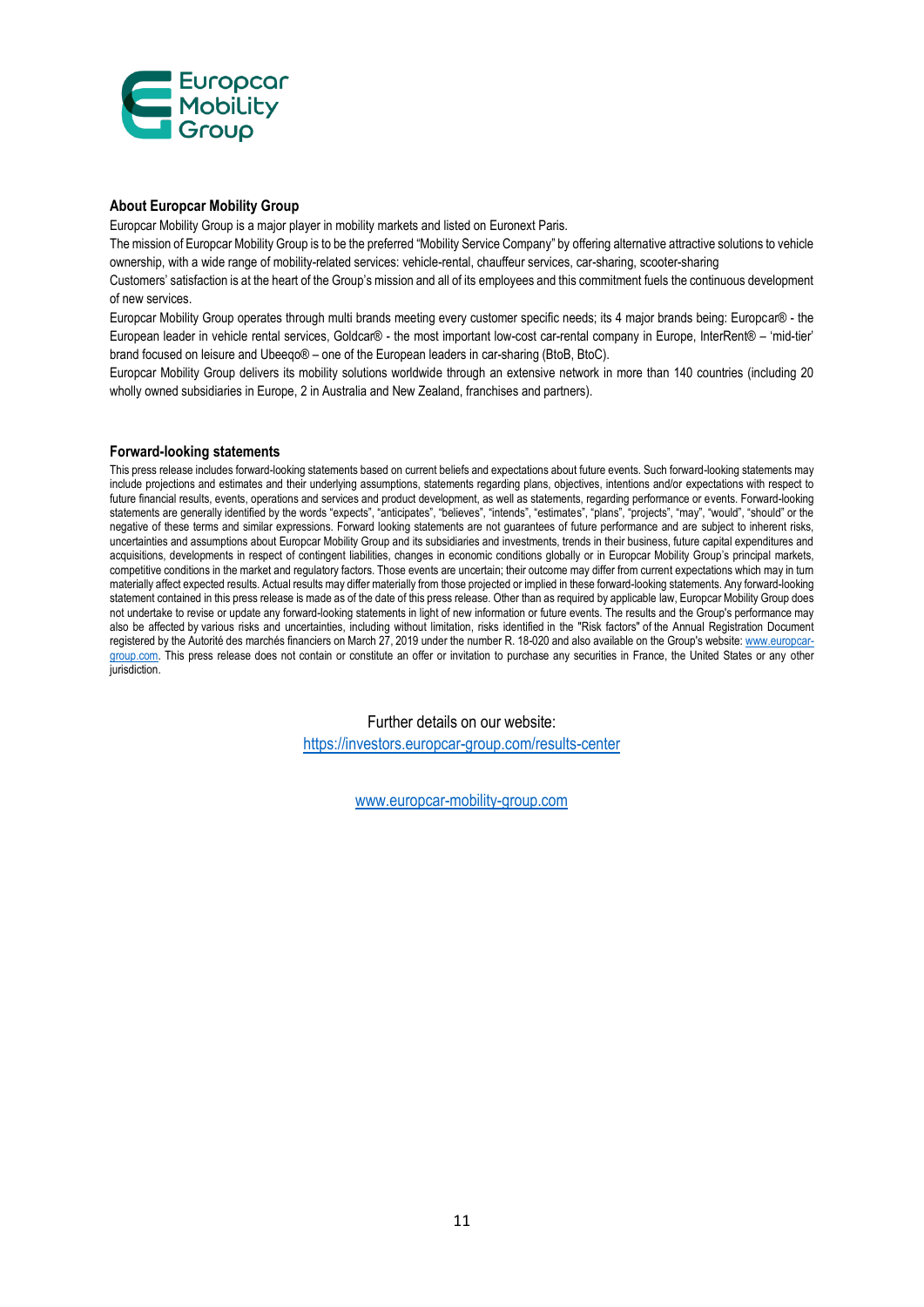

# **Appendix 1 – P&L (Management Account) including and excluding IFRS 16**

|                                                                                        | Incl. IFRS16 | <b>IFRS 16 Impact</b> | Excl. IFRS16 | Incl. IFRS 16 | Excl. IFRS16 |
|----------------------------------------------------------------------------------------|--------------|-----------------------|--------------|---------------|--------------|
| All data in €m                                                                         | Q1 2020      |                       | Q1 2020      | Q1 2019       | Q1 2019      |
| <b>Total revenue</b>                                                                   | 556.9        | ٠                     | 556.9        | 553.1         | 553.1        |
| Fleet holding costs, excluding estimated interest included in operating leases         | (184.6)      | (0.3)                 | (184.3)      | (159.3)       | (156.3)      |
| Fleet operating, rental and revenue related costs                                      | (211.6)      | 7.0                   | (218.5)      | (197.0)       | (205.7)      |
| <b>Margin after Variable costs</b>                                                     | 160.7        | 6.6                   | 154.1        | 196.7         | 191.1        |
| <b>Margin</b>                                                                          | 28.9%        |                       | 27.7%        | 35.6%         | 34.5%        |
| Personnel costs                                                                        | (132.0)      | $\blacksquare$        | (132.0)      | (125.3)       | (125.3)      |
| Network and head office overhead                                                       | (64.5)       | 20.3                  | (84.9)       | (59.1)        | (78.4)       |
| Other income and expense                                                               | 1.7          | $\blacksquare$        | 1.7          | 1.9           | 1.9          |
| Personnel costs, network and head office overhead, IT and other                        | (194.8)      | 20.3                  | (215.1)      | (182.5)       | (201.8)      |
| Net fleet financing expense                                                            | (19.4)       |                       | (19.4)       | (16.2)        | (16.2)       |
| Estimated interest included in operating leases                                        | (10.5)       | $\blacksquare$        | (10.5)       | (11.7)        | (11.7)       |
| Fleet financing expenses, including estimated interest included in operating<br>leases | (29.9)       | ٠                     | (29.9)       | (27.9)        | (27.9)       |
| <b>Adjusted Corporate EBITDA</b>                                                       | (64.0)       | 27.0                  | (90.9)       | (13.7)        | (38.6)       |
| <b>Margin</b>                                                                          | $-11.5%$     |                       | $-16.3%$     | $-2.5%$       | $-7.0%$      |
| Depreciation - excluding vehicle fleet                                                 | (37.1)       | (24.6)                | (12.5)       | (36.6)        | (10.8)       |
| Non-recurring income and expense                                                       | (7.0)        |                       | (7.0)        | (12.1)        | (12.1)       |
| Other financing income and expense not related to the fleet                            | (26.8)       | (4.1)                 | (22.7)       | (28.8)        | (24.6)       |
| Profit/loss before tax                                                                 | (134.9)      | (1.8)                 | (133.1)      | (91.2)        | (86.1)       |
| Income tax                                                                             | 30.1         |                       | 30.1         | 24.0          | 22.6         |
| Share of profit/(loss) of associates                                                   |              |                       |              | (0.1)         | (0.1)        |
| Net profit/(loss)                                                                      | (104.8)      | (1.8)                 | (103.1)      | (67.3)        | (63.6)       |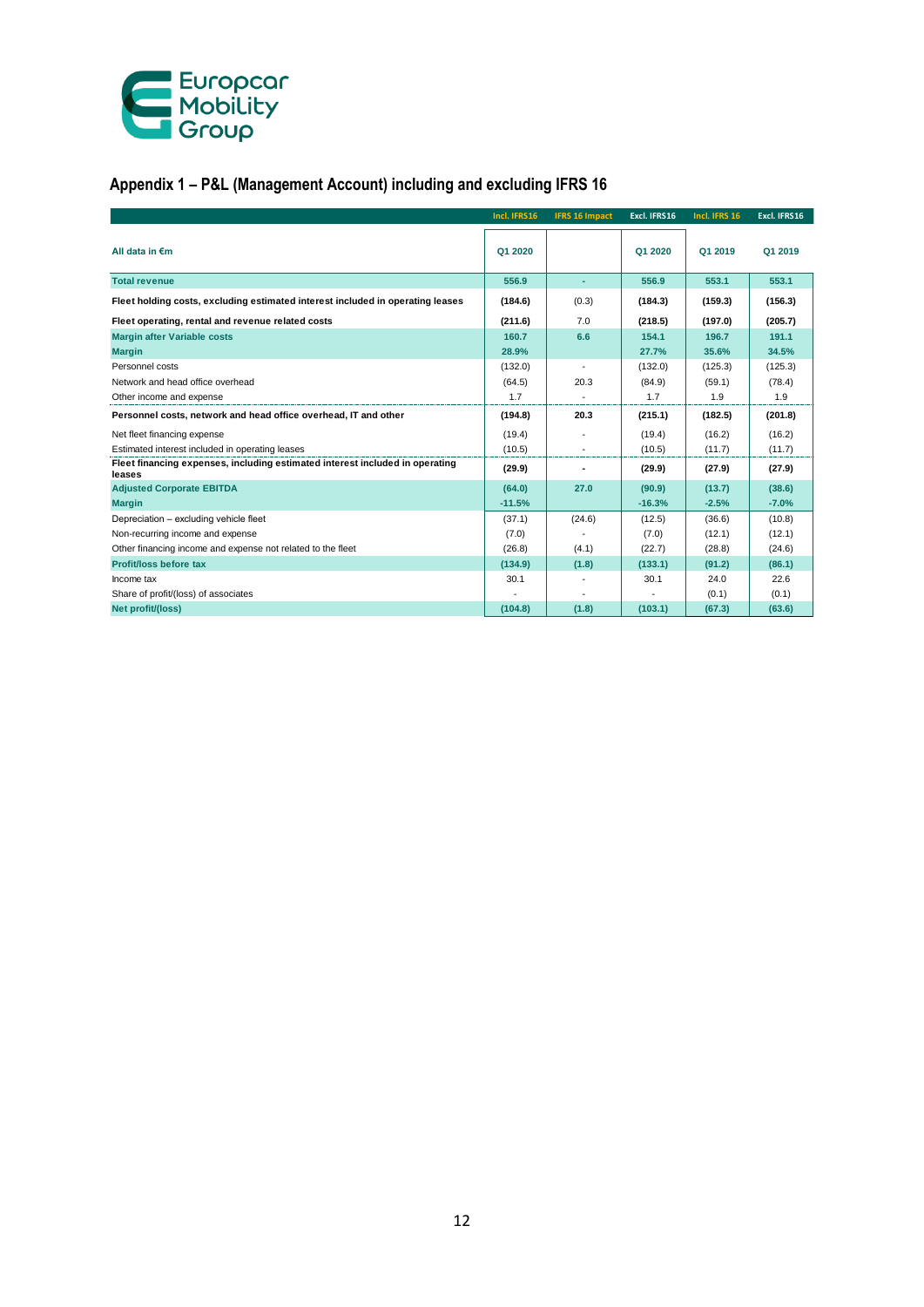

# **Appendix 2 – IFRS Income Statement**

| In $\epsilon$ thousands                                     | <b>Three months</b><br>2020 | <b>Three months</b><br>2020 before<br><b>IFRS 16</b> | <b>Three months</b><br>2019 | <b>Three months</b><br>2019 before<br><b>IFRS 16</b> |
|-------------------------------------------------------------|-----------------------------|------------------------------------------------------|-----------------------------|------------------------------------------------------|
|                                                             |                             |                                                      |                             |                                                      |
| <b>Revenue</b>                                              | 556 894                     | 556 894                                              | 553 074                     | 553 074                                              |
| Fleet holding costs                                         | (194704)                    | (194987)                                             | (171452)                    | (168049)                                             |
| - fleet operating lease expenses                            | $\mathbf{0}$                | (59075)                                              | $\Omega$                    | (64 470)                                             |
| - Net fleet depreciation                                    | (159 252)                   | (100 460)                                            | (141702)                    | (81065)                                              |
| - Other fleet holding costs                                 | (35 290)                    | (35 290)                                             | (29750)                     | (22515)                                              |
| Fleet operating, rental and revenue related costs           | (211 554)                   | (218514)                                             | (197046)                    | (205662)                                             |
| Personnel costs                                             | (131975)                    | (131975)                                             | (125316)                    | (125316)                                             |
| Network and head office overhead costs                      | (64547)                     | (84891)                                              | (59158)                     | (78402)                                              |
| Non-fleet depreciation, amortization and impairment expense | (37142)                     | (12497)                                              | (36621)                     | (10802)                                              |
| Other income                                                | 1729                        | 1729                                                 | 1938                        | 1938                                                 |
| <b>Current operating income</b>                             | (81 299)                    | (84241)                                              | (34581)                     | (33 219)                                             |
| Other non-recurring income and expense                      | (7026)                      | (7026)                                               | (12112)                     | (12 112)                                             |
| <b>Operating income</b>                                     | (88324)                     | (91 267)                                             | (46693)                     | (45331)                                              |
| Net fleet financing expenses                                | (19973)                     | (19367)                                              | (16140)                     | (16140)                                              |
| Net non-fleet financing expenses                            | (18241)                     | (14138)                                              | (19564)                     | (15456)                                              |
| Net other financial expenses                                | (8529)                      | (8529)                                               | (9 209)                     | (9 209)                                              |
| <b>Net financing costs</b>                                  | (46743)                     | (42034)                                              | (44913)                     | (40 805)                                             |
| Profit/(loss) before tax                                    | (135067)                    | (133 301)                                            | (91607)                     | (86135)                                              |
| Income tax benefit/(expense)                                | 30 068                      | 30 068                                               | 23 993                      | 22 5 95                                              |
| Share of profit of Associates                               | $\mathbf{0}$                | $\mathbf 0$                                          | (66)                        | (66)                                                 |
| Net profit/(loss) for the period                            | (104999)                    | (103 233)                                            | (67 679)                    | (63607)                                              |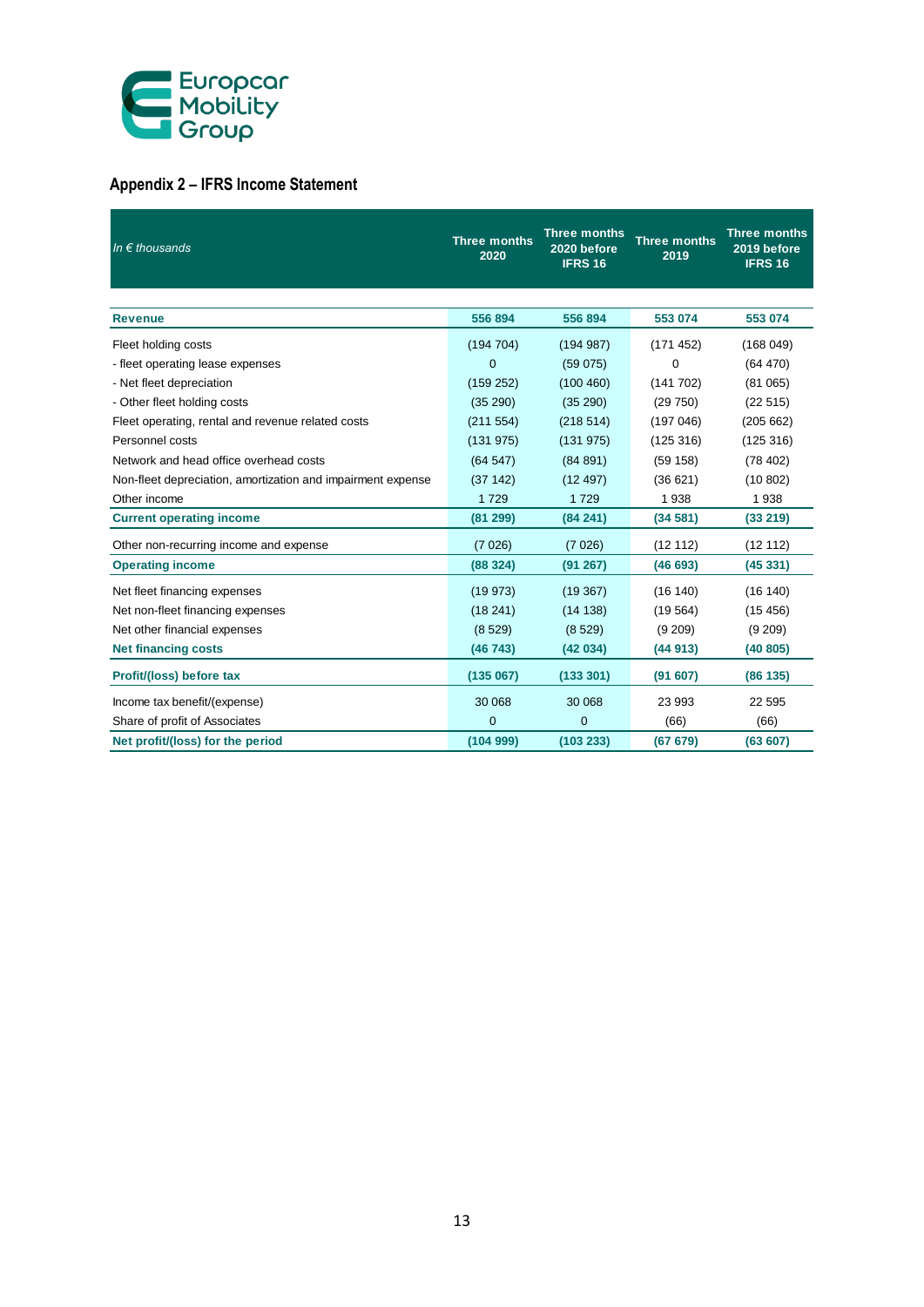

**Appendix 3 – Reconciliation from consolidated accounts to management accounts and fourth quarter management accounts**

|                                                                               |         |         |         | Incl. IFRS 16 Excl. IFRS 16 Incl. IFRS 16 Excl. IFRS 16 |
|-------------------------------------------------------------------------------|---------|---------|---------|---------------------------------------------------------|
| All data in $\epsilon$ m                                                      | Q1 2020 | Q1 2020 | Q1 2019 | Q1 2019                                                 |
|                                                                               |         |         |         |                                                         |
| <b>Adjusted Consolidated EBITDA</b>                                           | 118.8   | 91.5    | 143.7   | 115.8                                                   |
| Fleet depreciation IFRS                                                       | (146.4) | (100.5) | (142.4) | (73.8)                                                  |
| Fleet depreciation included in operating lease rents                          | (6.4)   | (52.1)  | 12.9    | (52.7)                                                  |
| <b>Total Fleet depreciation</b>                                               | (152.9) | (152.5) | (129.5) | (126.5)                                                 |
| Interest expense related to fleet operating leases (estimated)                | (10.5)  | (10.5)  | (11.7)  | (11.7)                                                  |
| Net fleet financing expenses                                                  | (19.4)  | (19.4)  | (16.2)  | (16.2)                                                  |
| <b>Total Fleet financing</b>                                                  | (29.9)  | (29.9)  | (27.9)  | (27.9)                                                  |
| <b>Adjusted Corporate EBITDA</b>                                              | (64.0)  | (90.9)  | (13.7)  | (38.6)                                                  |
| Amortization, depreciation and impairment expense                             | (37.1)  | (12.5)  | (36.6)  | (10.8)                                                  |
| Reversal of Net fleet financing expenses                                      | 19.4    | 19.4    | 16.2    | 16.2                                                    |
| Reversal of Interest expense related to fleet operating leases<br>(estimated) | 10.5    | 10.5    | 11.7    | 11.7                                                    |
| Adjusted recurring operating income                                           | (71.2)  | (73.5)  | (22.5)  | (21.5)                                                  |
| Interest expense related to fleet operating leases (estimated)                | (10.5)  | (10.5)  | (11.7)  | (11.7)                                                  |
| <b>Recurring operating income</b>                                             | (81.7)  | (84.1)  | (34.2)  | (33.2)                                                  |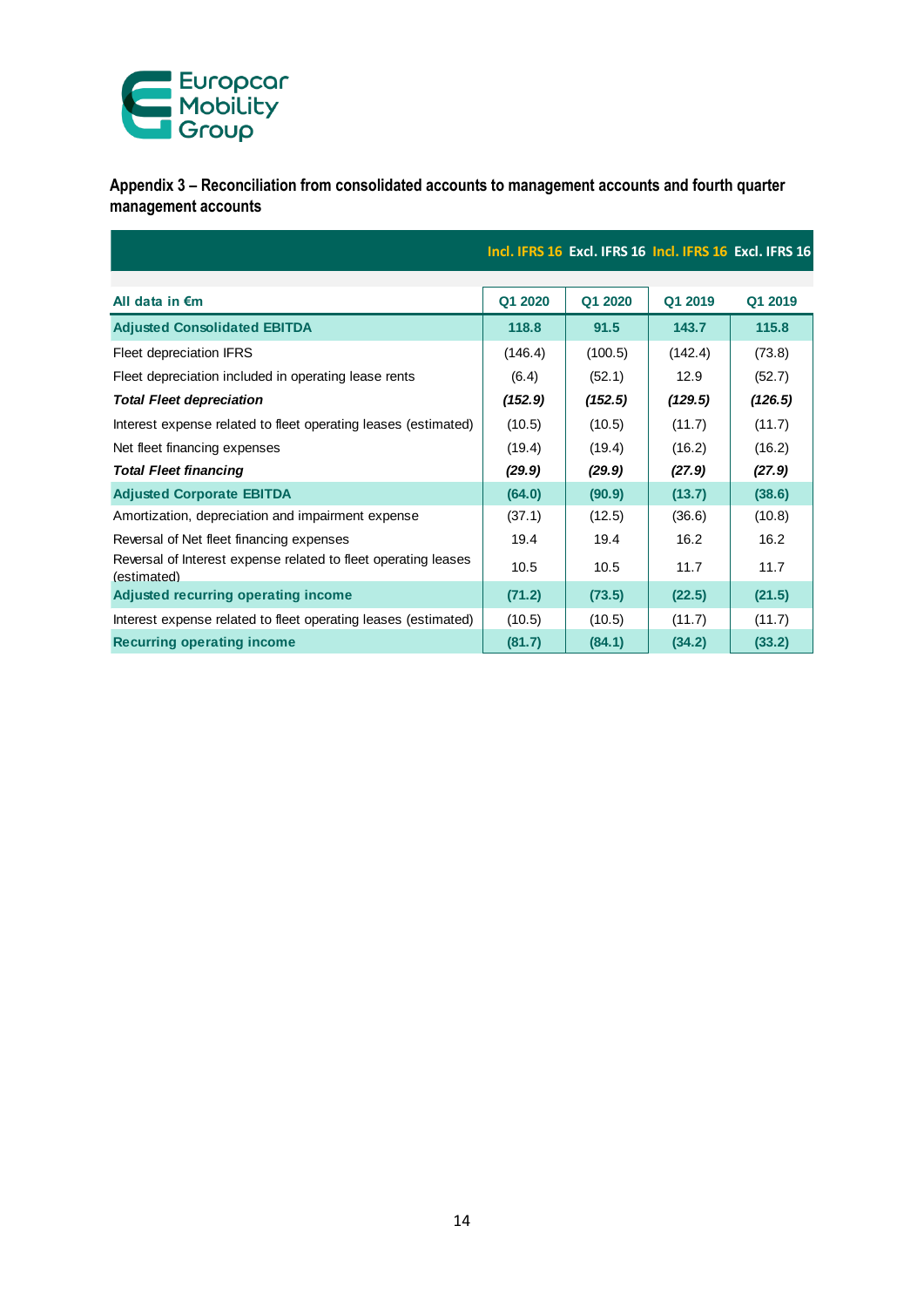

#### **Appendix 4 – Impact IFRS 16 on Consolidated accounts, Adjusted Corporate EBITDA and Balance sheet**

IFRS 16 is the new standard on leases, with first application on January 1, 2019.

All leases contracts are accounted for in the balance sheet through an asset representing the "Right of Use" of the leased asset along the contract duration, and the corresponding liability, representing the lease payments obligation.

Europcar Mobility Group is using the simplified retrospective method, according to which there is no restatement of comparative periods. Main impacts on 2019 consolidated statements are the following:

| $PAL$ (in ME)                                                                                                          | At March 31,<br>2020 hefore<br><b>New</b><br><b>Standards</b> | <b>Application of</b><br><b>IFRS 16</b> | At March 2020<br>as reported                     |
|------------------------------------------------------------------------------------------------------------------------|---------------------------------------------------------------|-----------------------------------------|--------------------------------------------------|
| <b>Revenue</b>                                                                                                         | 557                                                           |                                         | 557                                              |
| Fleet, rental and revenue related costs<br>Personnel Costs<br>Network & HQ Costs<br>D&A and Impairment<br>Other Income | (414)<br>(219)<br>(85)<br>(12)<br>$\overline{2}$              | 7<br>20<br>(25)                         | (406)<br>(219)<br>(65)<br>(37)<br>$\overline{2}$ |
| <b>Current operating Income</b>                                                                                        | (84)                                                          | 3                                       | (81)                                             |
| <b>Operating Income</b>                                                                                                | (91)                                                          | 3                                       | (88)                                             |
| Financial result                                                                                                       | (42)                                                          | (5)                                     | (47)                                             |
| Profit before tax                                                                                                      | (133)                                                         | (2)                                     | (135)                                            |
| <b>Net income</b>                                                                                                      | (103)                                                         | (2)                                     | (105)                                            |
| Restatement of Adj Corporate EBITDA (in M€)                                                                            | At March 31,<br>2020 before<br><b>New</b><br><b>Standards</b> | <b>Application of</b><br><b>IFRS 16</b> | At March 2020<br>as reported                     |
| <b>Current operating Income</b>                                                                                        | (84)                                                          | 3                                       | (81)                                             |
| D&A and Impairment<br>Net Fleet Financing expenses                                                                     | 12<br>(19)                                                    | 25<br>(1)                               | 37<br>(20)                                       |
| Adj CEBITDA calculated                                                                                                 | (91)                                                          | 27                                      | (64)                                             |

| Balance sheet in ME                                              |            | March 31, 2020 March 31, 2019 |
|------------------------------------------------------------------|------------|-------------------------------|
| Assets:                                                          | 443        | 476                           |
| - Property, Plant & Equipment<br>- Rental Fleet in balance sheet | 331<br>112 | 347<br>129                    |
| Liabilities:                                                     | 454        | 484                           |
| - Liabilities linked to non-fleet leases                         | 339        | 353                           |
| - Liabilities linked to fleet leases                             | 115        | 131                           |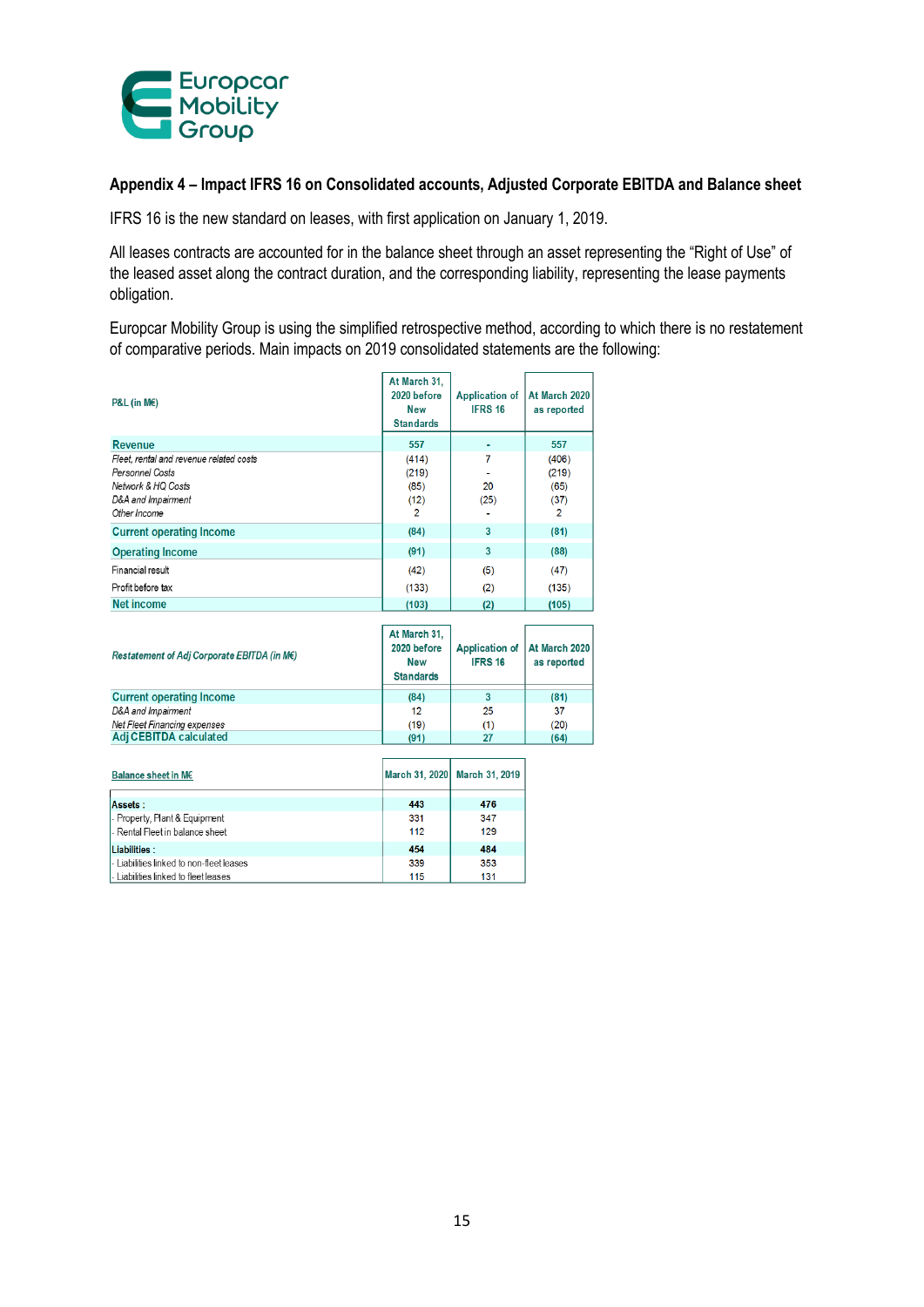

# **Appendix 5 – IFRS Balance Sheet**

| In $\epsilon$ thousands                                                      | At March 31,<br>2020 | At March 31, 2020<br>before IFRS 16 | At Dec 31,<br>2019 | At Dec 31, 2019<br>before IFRS 16 |
|------------------------------------------------------------------------------|----------------------|-------------------------------------|--------------------|-----------------------------------|
| <b>Assets</b>                                                                |                      |                                     |                    |                                   |
| Goodwill                                                                     | 1 167 035            | 1 167 035                           | 1 169 740          | 1 169 740                         |
| Intangible assets                                                            | 1 019 947            | 1 019 947                           | 1 016 084          | 1 016 084                         |
| Property, plant and equipment                                                | 500 903              | 169 948                             | 518 346            | 171 545                           |
| Other non-current financial assets                                           | 66 918               | 66918                               | 73 905             | 73 905                            |
| Deferred tax assets                                                          | 122 498              | 122 498                             | 119 740            | 119 740                           |
| <b>Total non-current assets</b>                                              | 2877301              | 2 546 346                           | 2897815            | 2551014                           |
| Inventory                                                                    | 27 120               | 27 120                              | 29 5 63            | 29 5 63                           |
| Rental fleet recorded on the balance sheet                                   | 2 823 004            | 2 710 708                           | 3 210 147          | 3 080 646                         |
| Rental fleet and related receivables                                         | 819759               | 819759                              | 966 423            | 966 423                           |
| Trade and other receivables                                                  | 446 906              | 446 906                             | 487 618            | 487 618                           |
| <b>Current financial assets</b>                                              | 15 0 79              | 15 0 79                             | 14 844             | 14 844                            |
| Current tax assets                                                           | 64 224               | 64 224                              | 34 023             | 34 023                            |
| Restricted cash                                                              | 102 918              | 102 918                             | 116 518            | 116 518                           |
| Cash and cash equivalents                                                    | 251 900              | 251 900                             | 527 019            | 527 019                           |
| <b>Total current assets</b>                                                  | 4 550 910            | 4 438 614                           | 5 386 155          | 5 256 654                         |
| <b>Total assets</b>                                                          | 7 428 210            | 6 984 957                           | 8 283 970          | 7807667                           |
| <b>Equity</b>                                                                |                      |                                     |                    |                                   |
| Total equity attributable to the owners of Europcar<br><b>Mobility Group</b> | 713 107              | 723839                              | 837 181            | 845 527                           |
| Non-controlling interests                                                    | 617                  | 617                                 | 643                | 643                               |
| <b>Total equity</b>                                                          | 713724               | 724 456                             | 837824             | 846 170                           |
| <b>Liabilities</b>                                                           |                      |                                     |                    |                                   |
| <b>Financial liabilities</b>                                                 | 1795406              | 1795406                             | 1812604            | 1812604                           |
| Non-current liabilities related to leases                                    | 269 004              | $\mathbf 0$                         | 292 174            | 0                                 |
| Non-current financial instruments                                            | 67933                | 67933                               | 64 161             | 64 161                            |
| Employee benefit liabilities                                                 | 160 837              | 160 837                             | 161 565            | 161 565                           |
| Non-current provisions                                                       | 3 3 2 4              | 3 3 2 4                             | 5 1 3 2            | 5 1 3 2                           |
| Deferred tax liabilities                                                     | 212 837              | 212 837                             | 212 046            | 212 046                           |
| Other non-current liabilities                                                | 142                  | 142                                 | 159                | 159                               |
| <b>Total non-current liabilities</b>                                         | 2 509 483            | 2 240 479                           | 2 547 841          | 2 255 667                         |
| Current portion of financial liabilities                                     | 2 464 049            | 2 464 049                           | 2 994 090          | 2 994 090                         |
| Current liabilities related to leases                                        | 184 981              | $\mathbf 0$                         | 192 474            | 0                                 |
| Employee benefits                                                            | 3 2 7 5              | 3 2 7 5                             | 3 275              | 3 2 7 5                           |
| Current provisions                                                           | 201 842              | 201 842                             | 219 950            | 219 950                           |
| <b>Current tax liabilities</b>                                               | 43 851               | 43 851                              | 46 494             | 46 494                            |
| Rental fleet related payables                                                | 726 375              | 726 375                             | 813 128            | 813 128                           |
| Trade payables and other liabilities                                         | 580 630              | 580 630                             | 628 895            | 628 893                           |
| <b>Total current liabilities</b>                                             | 4 205 003            | 4 020 022                           | 4898306            | 4705830                           |
| <b>Total liabilities</b>                                                     | 6714486              | 6 260 501                           | 7 446 147          | 6961497                           |
| <b>Total equity and liabilities</b>                                          | 7 428 210            | 6 984 957                           | 8 283 970          | 7807667                           |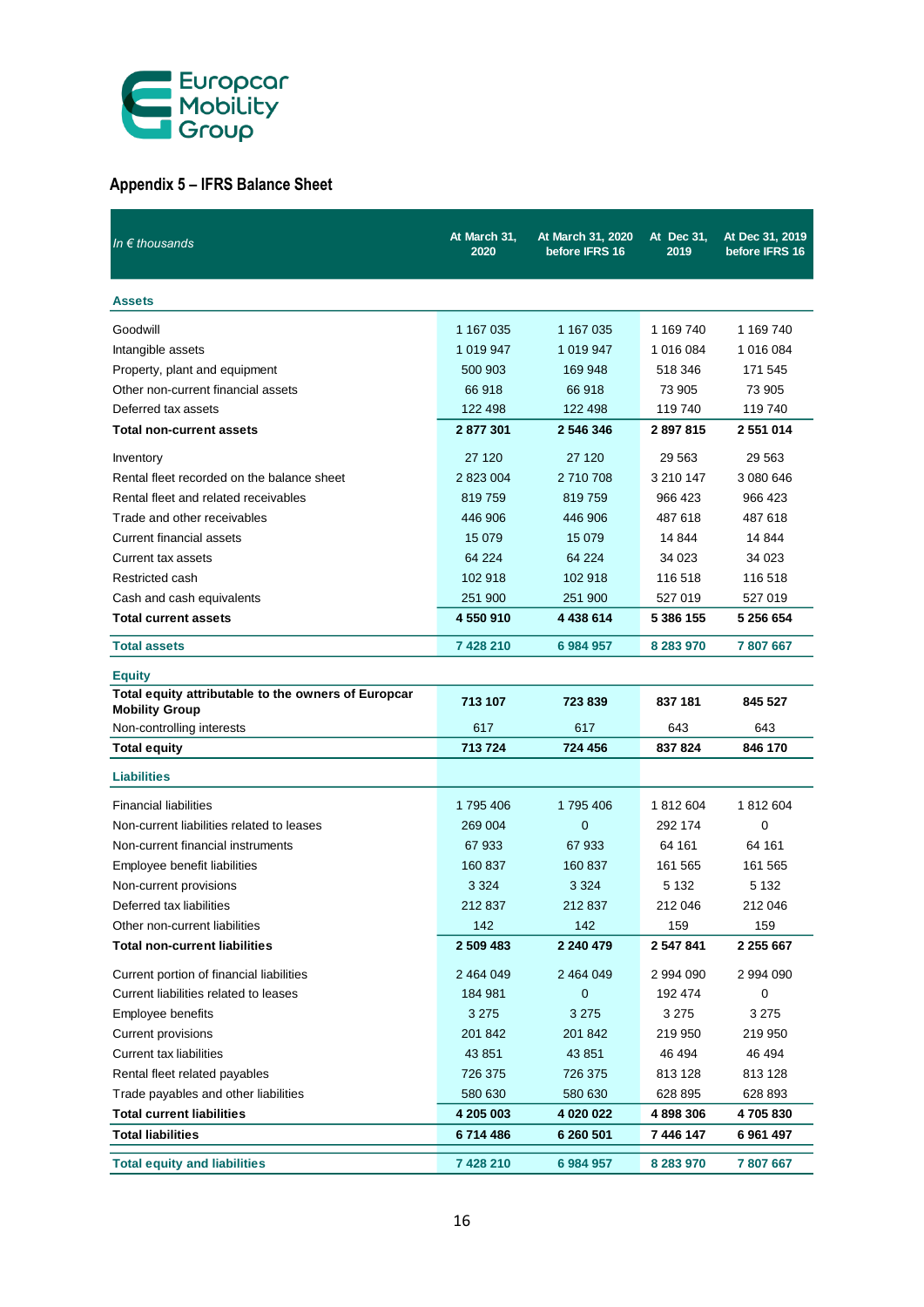

# **Appendix 6 – IFRS Cash Flow Statement**

| In $\epsilon$ thousands                                                                                                 | <b>Three</b><br>months 2020 | <b>Three months</b><br>2020 before<br><b>IFRS 16</b> | <b>Three</b><br>months 2019 | <b>Three months</b><br>2019 before<br><b>IFRS 16</b> |
|-------------------------------------------------------------------------------------------------------------------------|-----------------------------|------------------------------------------------------|-----------------------------|------------------------------------------------------|
|                                                                                                                         |                             |                                                      |                             |                                                      |
| Profit/(loss) before tax                                                                                                | (135067)                    | (133 301)                                            | (91606)                     | (86135)                                              |
| <b>Reversal of the following items</b><br>Depreciation and impairment expenses on property, plant and equipment         | 27 519                      | 2874                                                 | 31 345                      | 5 5 2 7                                              |
| (1)<br>Amortization and impairment expenses on intangible assets                                                        | 6892                        | 6892                                                 | 5 2 8 8                     | 5 2 8 8                                              |
| Impairment of assets                                                                                                    | 2731                        | 2731                                                 |                             | ÷.                                                   |
| Changes in provisions and employee benefits (2)                                                                         | (17869)                     | (17869)                                              | (11057)                     | (11057)                                              |
| Recognition of share-based payments                                                                                     | 145                         | 145                                                  | 929                         | 929                                                  |
| Profit/(loss) on disposal of assets                                                                                     | 34                          | 34                                                   | 76                          | 76                                                   |
| Other non-cash items                                                                                                    | 717                         | 717                                                  | 1642                        | 1642                                                 |
| Total net interest costs (3)                                                                                            | 40 115                      | 35 406                                               | 39 253                      | 34 548                                               |
| Amortization of transaction costs                                                                                       | 2 8 9 2                     | 2 8 9 2                                              | 3477                        | 3477                                                 |
| <b>Net financing costs</b>                                                                                              | 43 007                      | 38 298                                               | 42730                       | 38 025                                               |
| Net cash from operations before changes in working capital                                                              | (71891)                     | (99 479)                                             | (20653)                     | (45705)                                              |
| Changes to the rental fleet recorded on the balance sheet (4)                                                           | 352 535                     | 336 484                                              | (26 134)                    | (43128)                                              |
| Changes in fleet working capital                                                                                        | 57 627                      | 57 627                                               | 263 221                     | 263 221                                              |
| Changes in non-fleet working capital                                                                                    | (2734)                      | (2734)                                               | 900                         | 900                                                  |
| Cash generated from operations                                                                                          | 335 537                     | 291 898                                              | 217 334                     | 175 289                                              |
| Income taxes received/paid                                                                                              | (3 234)                     | (3 234)                                              | 1 1 4 4                     | 1 1 4 4                                              |
| Net interest paid                                                                                                       | (20 420)                    | (20 420)                                             | (14746)                     | (14746)                                              |
| Net cash generated from (used by) operating activities                                                                  | 311 883                     | 268 244                                              | 203732                      | 161 686                                              |
| Acquisition of intangible assets and property, plant and equipment (5)                                                  | (14565)                     | (14565)                                              | (20811)                     | (20811)                                              |
| Proceeds from disposal of intangible assets and property, plant and<br>equipment                                        | 709                         | 709                                                  | 2 3 2 0                     | 2 3 2 0                                              |
| Acquisition of subsidiaries, net of cash acquired and other financial investments                                       | 3 3 0 4                     | 3 3 0 4                                              | (1116)                      | (1116)                                               |
| Net cash used by investing activities                                                                                   | (10552)                     | (10552)                                              | (19607)                     | (19607)                                              |
| Capital increase (net of related expenses)<br>Special distribution and dividends paid                                   |                             | ÷                                                    |                             |                                                      |
| (Purchases) / Sales of treasury shares net                                                                              | 917                         | 917                                                  | (27032)                     | (27032)                                              |
| Derivative instruments                                                                                                  | ÷                           | ä,                                                   |                             |                                                      |
| Issuance of bonds                                                                                                       |                             |                                                      |                             |                                                      |
| Change in other borrowings (6)                                                                                          | (545096)                    | (545096)                                             | (250 542)                   | (250 542)                                            |
| Change in rental debts (7)                                                                                              | (42833)                     |                                                      | (42044)                     |                                                      |
| Payment of transaction costs                                                                                            | (1555)                      | (1555)                                               | (991)                       | (991)                                                |
| Net cash generated from (used by) financing activities                                                                  | (588 567)                   | (545734)                                             | (320 609)                   | (278565)                                             |
|                                                                                                                         |                             |                                                      |                             |                                                      |
| Cash and cash equivalent at beginning of period<br>Net increase/(decrease) in cash and cash equivalents after effect of | 628 155                     | (288042)                                             | 424 986                     | 424 986                                              |
| foreign exchange differences                                                                                            | (287 236)                   | (288042)                                             | (136 484)                   | (136 484)                                            |
| Changes in scope                                                                                                        |                             |                                                      |                             |                                                      |
| Effect of foreign exchange differences                                                                                  | (4510)                      | (3704)                                               | 1421                        | 1 4 2 1                                              |
| Cash and cash equivalents at end of period                                                                              | 336 409                     | 336 409                                              | 289923                      | 289 923                                              |

*(\*) The financial statements as of March 31, 2020 are established by applying IFRS 16 (using the modified retrospective approach without restatement of the previous year).*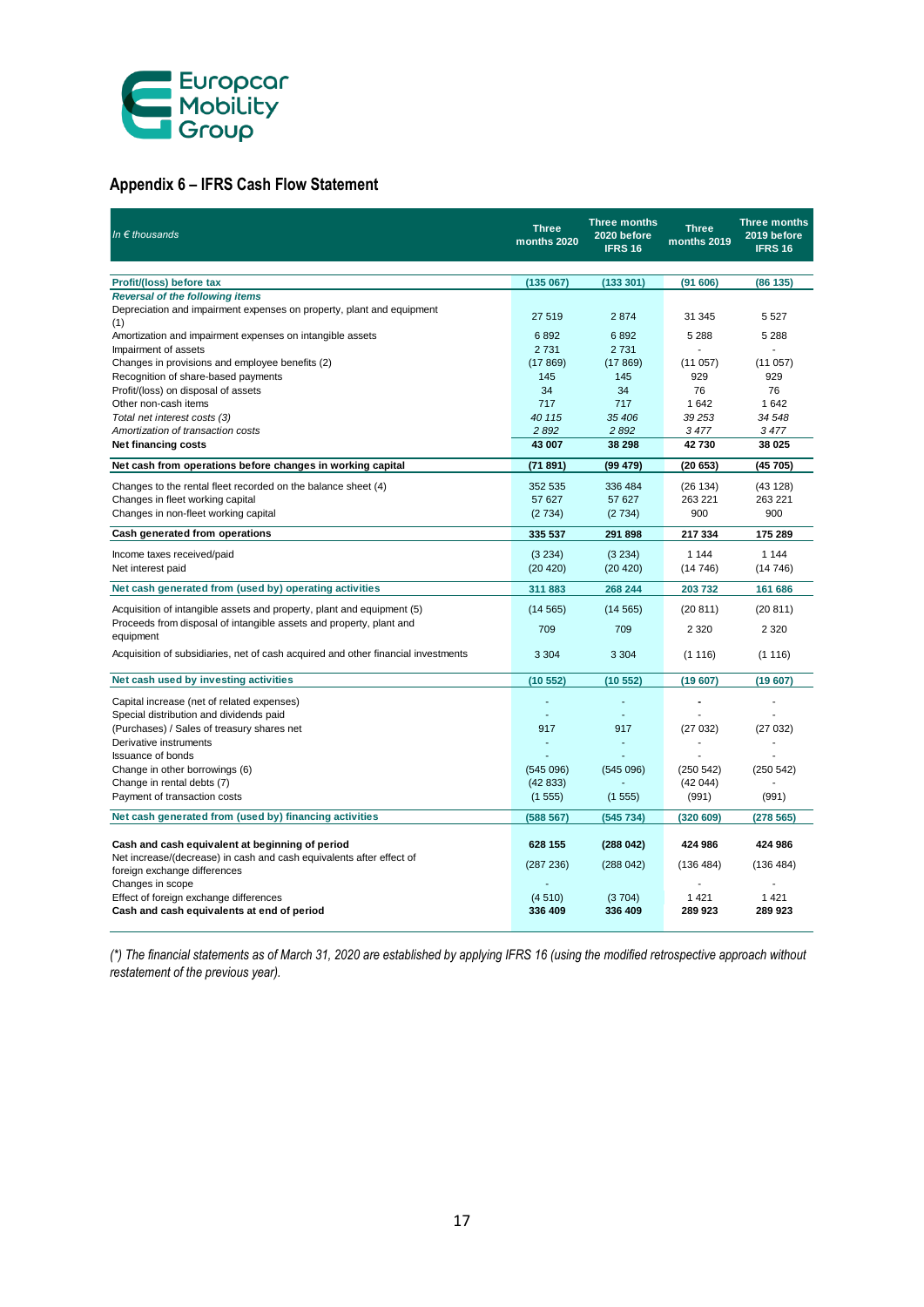

# **Appendix 7 – Footnotes to IFRS Cash Flow Statement**

(1) In 2020, includes 24.6 million euros for the depreciation of the right of use of property assets within the scope of IFRS 16.

(2) In 2020, the variation is mainly explained by the change in the insurance provision for (4.6) million euros, in the "buy-back" provision for (10.9) million euros and benefit employee provision for (0.7) million euros.

(3) In 2020, the variation includes interest related to the fleet financing for 19 million euros, Interest related to other borrowing for 14 million euros and Interest related to lease liabilities related to for 4.7 million euros.

(4) Given the average holding period for the fleet, the Group reports vehicles as current assets at the beginning of the contract. Their change from period to period is therefore similar to operating flows generated by the activity.

(5) In 2020, mainly related to IT developments for (10.8) million euros and equipment renewal for (3.8) million euros.

(6) In 2020, mainly related to drawing variation under Senior Notes (SARF) for (387) million euros, Revolving Credit Facility and Commercial Papers for 63 million euros and other borrowings for (221) million euros.

(7) In 2020, the variation includes 16 million euros due to change in liability under the fleet lease agreements and 26.5 million euros due to change in liability under non-fleet lease agreements.